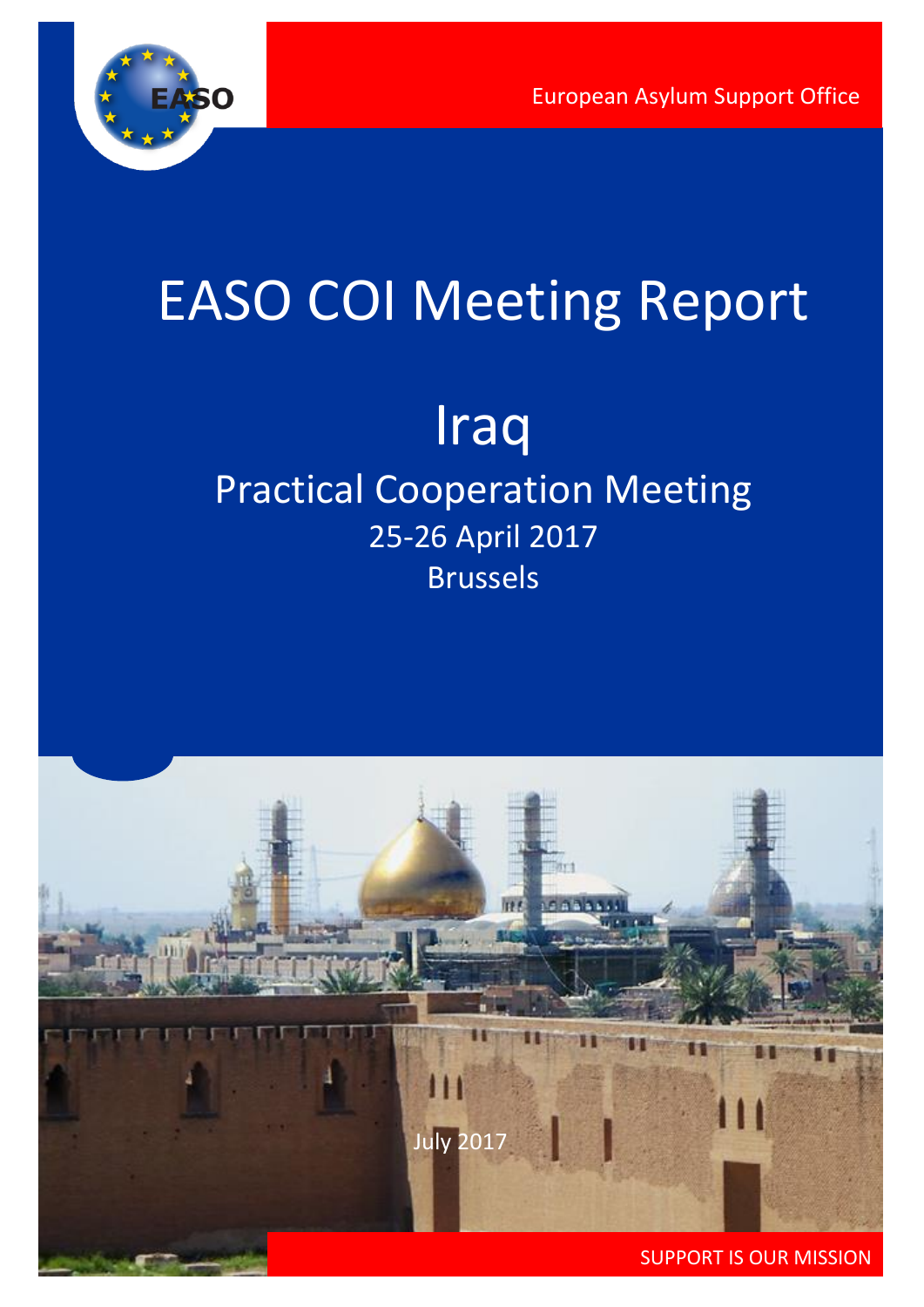© European Asylum Support Office 2017

Reproduction is authorised, provided the source is acknowledged, unless otherwise stated. For third-party materials reproduced in this publication, reference is made to the copyrights statements of the respective third parties.

Cover photo: © David Stanley (Flickr) [\(url\)](https://www.flickr.com/photos/davidstanleytravel/30525211896/in/photolist-NvpG1Q-NLSuXc-72Meb5-LDrZeu-9JqfXz-P86ZMF-NxTUjt-55m4QT-7jRrzQ-Fa6wm-99dCGk-MpLfPp-N3hq9d-P1CiQs-8nb6j4-5TK7ab-MzJ6DC-NzAwrN-NnHqqD-N8Qjvp-miBwT-8qsrRG-P8EYUE-6zKEyS-3t6jx-2inNf-9j65ak-7JjJ1B-N9Dmwb-bKgKQP-bwn1jj-bwn12j-rANsZ-PvUFR-GkUew-cxuu-FH44r-tX61q-PbP2n-cxv9-quCCR-hkgXz-3e8A-H5bXY-2rsig-2hLrW-CdE9C-eYp8h-2AjEDt-3WNw2)

Neither EASO nor any person acting on its behalf may be held responsible for the use which may be made of the information contained herein.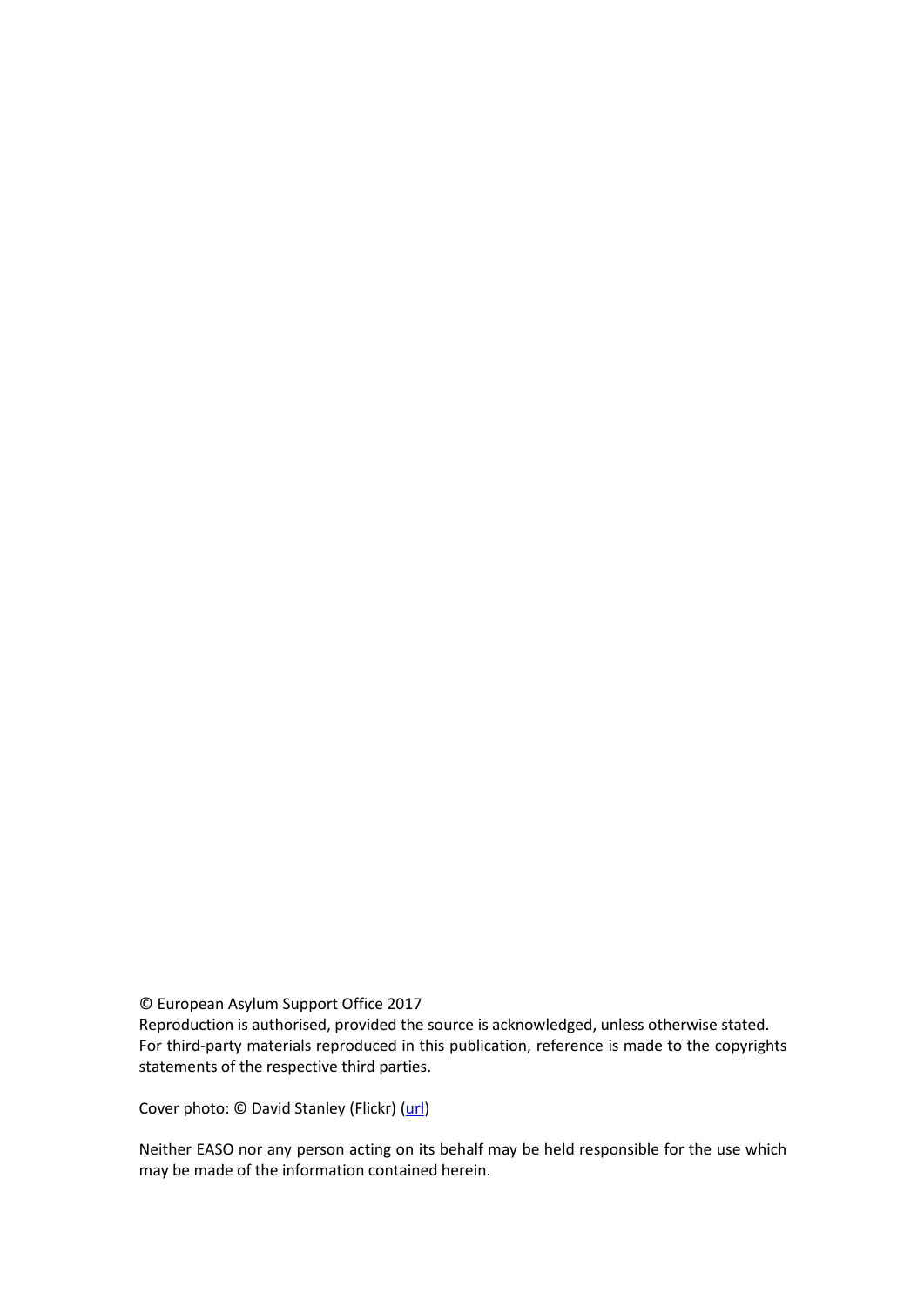## <span id="page-2-0"></span>**Acknowledgments**

EASO would like to thank the following experts and organisations for their participation at the meeting and the presentations they gave:

**Belkis Wille**, senior Iraq researcher in the Middle East and North Africa division at Human Rights Watch

**Gareth Stansfield**, Professor of Middle East Politics and the Al-Qasimi Chair of Arab Gulf Studies at the University of Exeter

**Joost Hiltermann**, Program Director, Middle East & North Africa, at the International Crisis Group

**Mark Lattimer**, Director of the Ceasefire Centre for Civilian Rights

**UNHCR**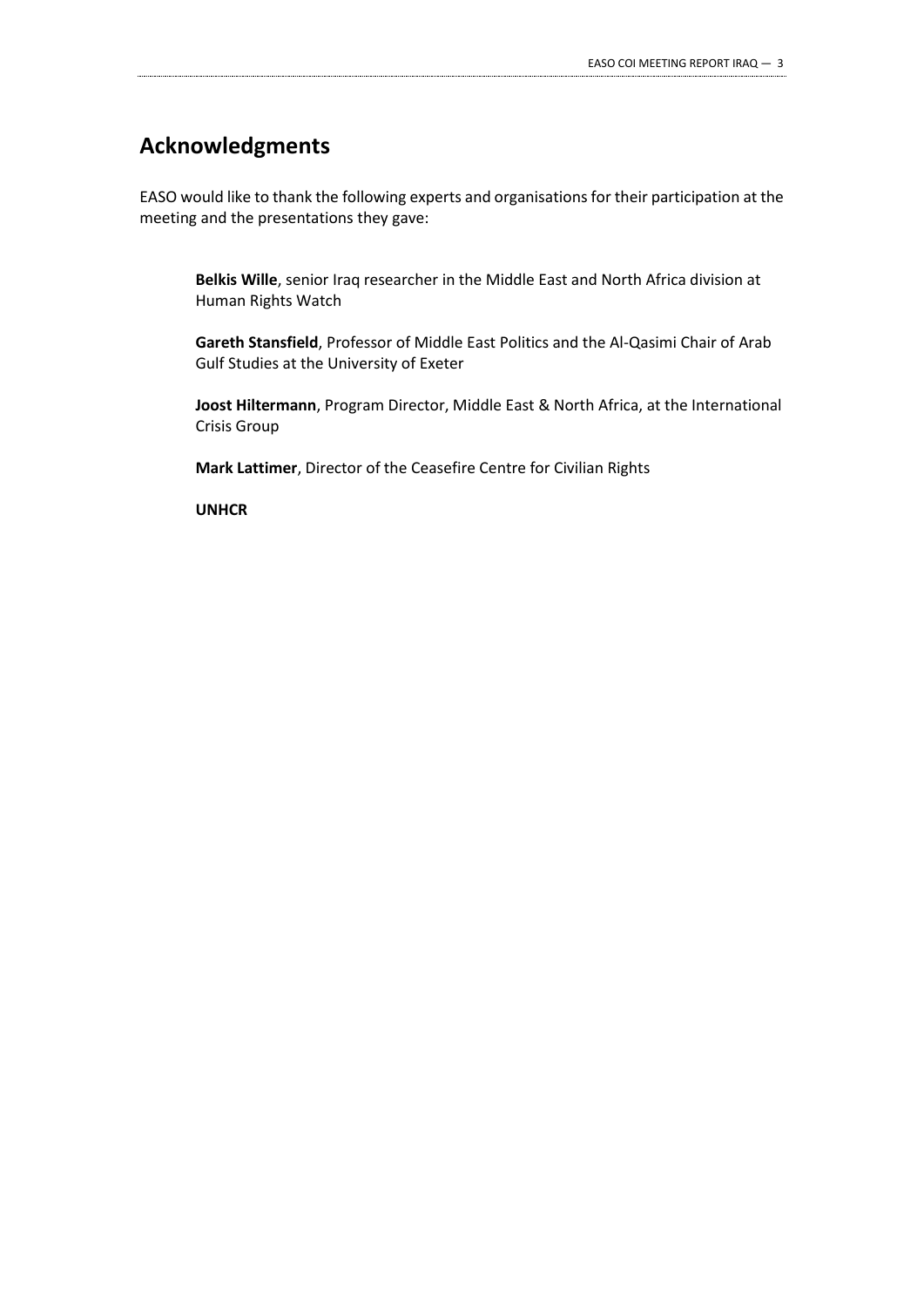## **Contents**

| The situation of Sunnis, particularly in Mosul (Belkis Wille/Human Rights Watch)  13           |
|------------------------------------------------------------------------------------------------|
|                                                                                                |
|                                                                                                |
|                                                                                                |
|                                                                                                |
|                                                                                                |
|                                                                                                |
|                                                                                                |
|                                                                                                |
| Are men also subject to honour violence in the Kurdish region, for example?  24                |
|                                                                                                |
|                                                                                                |
|                                                                                                |
|                                                                                                |
| Can you talk about the prospects for reconciliation and reparations?  25                       |
| Are interpreters/drivers etc that works for the coalition still at risk of being persecuted?26 |
|                                                                                                |
|                                                                                                |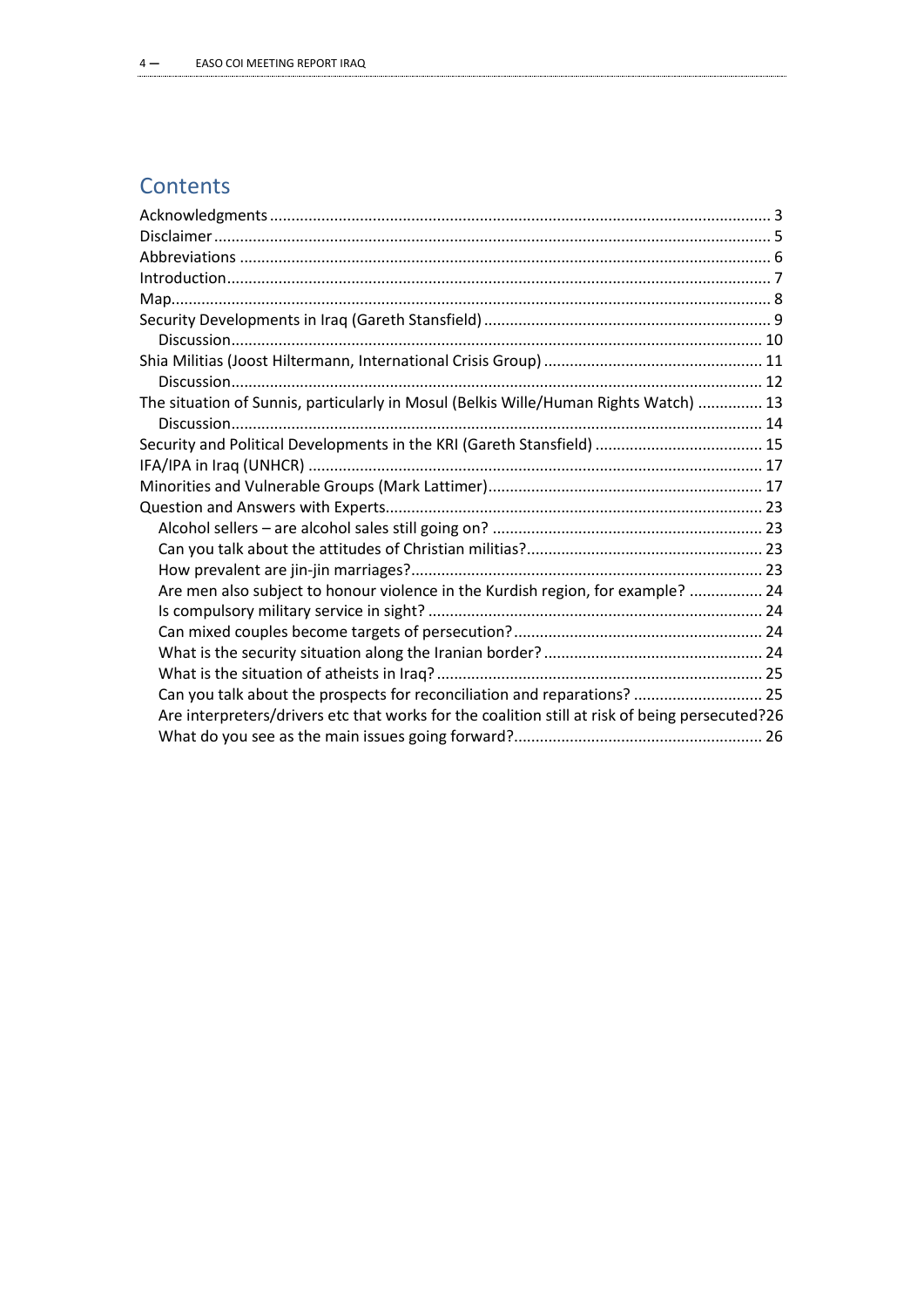## <span id="page-4-0"></span>**Disclaimer**

This meeting report has been drafted by EASO on the basis of presentations, discussions, and participants' notes to highlight the main content of the meeting and do not purport to reflect the entire proceedings.

Variations in style, terminology, spellings, and choice of language for different terms used by different speakers may appear as a result.

The external speakers validated the information in this report as of June 2017 and have given their consent to be quoted publicly from this report. Information provided by an external speaker in this report should be cited under the name of the speaker and the context in which it was delivered:

Name of speaker, EASO, Practical Cooperation Meeting on Iraq, meeting in Brussels, Belgium, held on: 25-26 April 2017.

Any opinions expressed in this document are the sole responsibility of the individual speakers and do not represent the official position of the European Asylum Support Office (EASO). Furthermore, this report is not conclusive as to the determination or merit of any particular claim to refugee status or asylum. Terminology used should not be regarded as indicative of a particular legal position.

'Refugee', 'risk' and similar terminology are used as a generic terminology and not as legally defined in the EU Asylum Acquis and the Geneva Convention.

Neither EASO nor any person acting on its behalf may be held responsible for the use which may be made of the information contained in this report.

The target users are asylum caseworkers, COI researchers, policymakers, and decision-making authorities.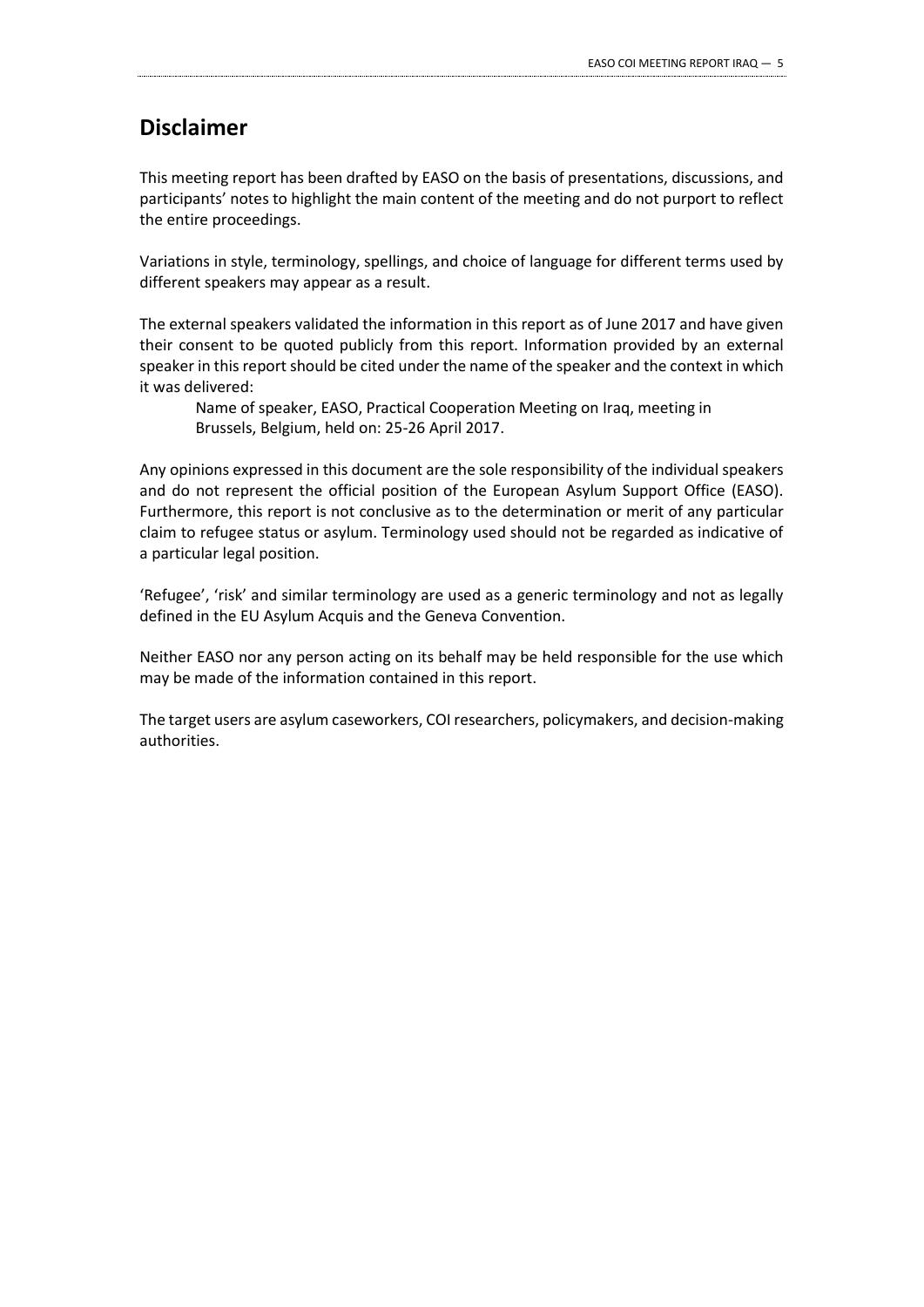## <span id="page-5-0"></span>**Abbreviations**

| <b>AAH</b>           | Asaïb Ahl al-Haq, one of the main Popular Mobilization Units      |
|----------------------|-------------------------------------------------------------------|
| <b>COI</b>           | Country of Origin Information                                     |
| <b>EU+ countries</b> | EU member States plus Norway and Switzerland                      |
| IFA.                 | Internal Flight Alternative                                       |
| <b>IPA</b>           | <b>Internal Protection Alternative</b>                            |
| <b>IS</b>            | The Islamic State (caliphate)                                     |
| <b>KDP</b>           | Kurdistan Democratic Party, Kurdish political party in Iraq       |
| <b>KRG</b>           | Kurdistan Regional Government                                     |
| <b>KRI</b>           | Kurdistan Region of Iraq                                          |
| <b>PKK</b>           | Kurdistan Workers' Party, a Kurdish armed movement in Turkey      |
| <b>PMU</b>           | <b>Popular Mobilization Units</b>                                 |
| <b>PUK</b>           | The Patriotic Union of Kurdistan, Kurdish political party in Iraq |
| <b>YPG</b>           | Kurdish People's Defense Units                                    |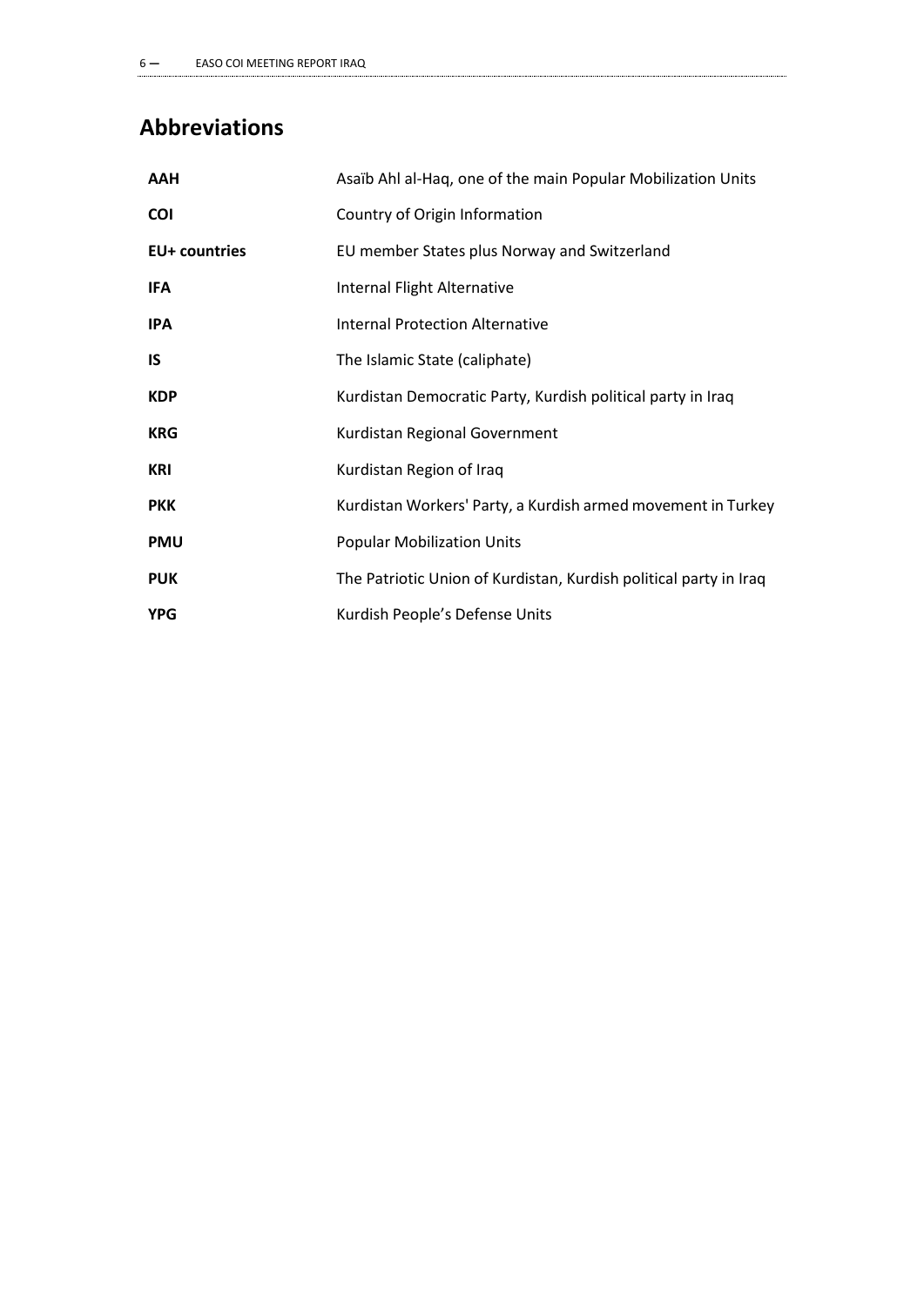## <span id="page-6-0"></span>**Introduction**

On 25 and 26 April 2017, EASO organised a Practical Cooperation meeting on Iraq in Brussels, in which asylum policy-makers, decision-makers, and COI researchers from 18 EU+ countries<sup>1</sup> came together to discuss issues in the Iraqi asylum caseload, to update each other on recent information needs and new national products, and to discuss future joint activities. External experts and organisations mentioned in the **acknowledgement section** of this report gave presentations on recent developments in Iraq and the Kurdistan region.

This meeting report presents information from the presentations, followed by questions by the audience and answers from the experts.

 $\overline{\phantom{a}}$ 

<sup>1</sup> EU Member States plus Norway and Switzerland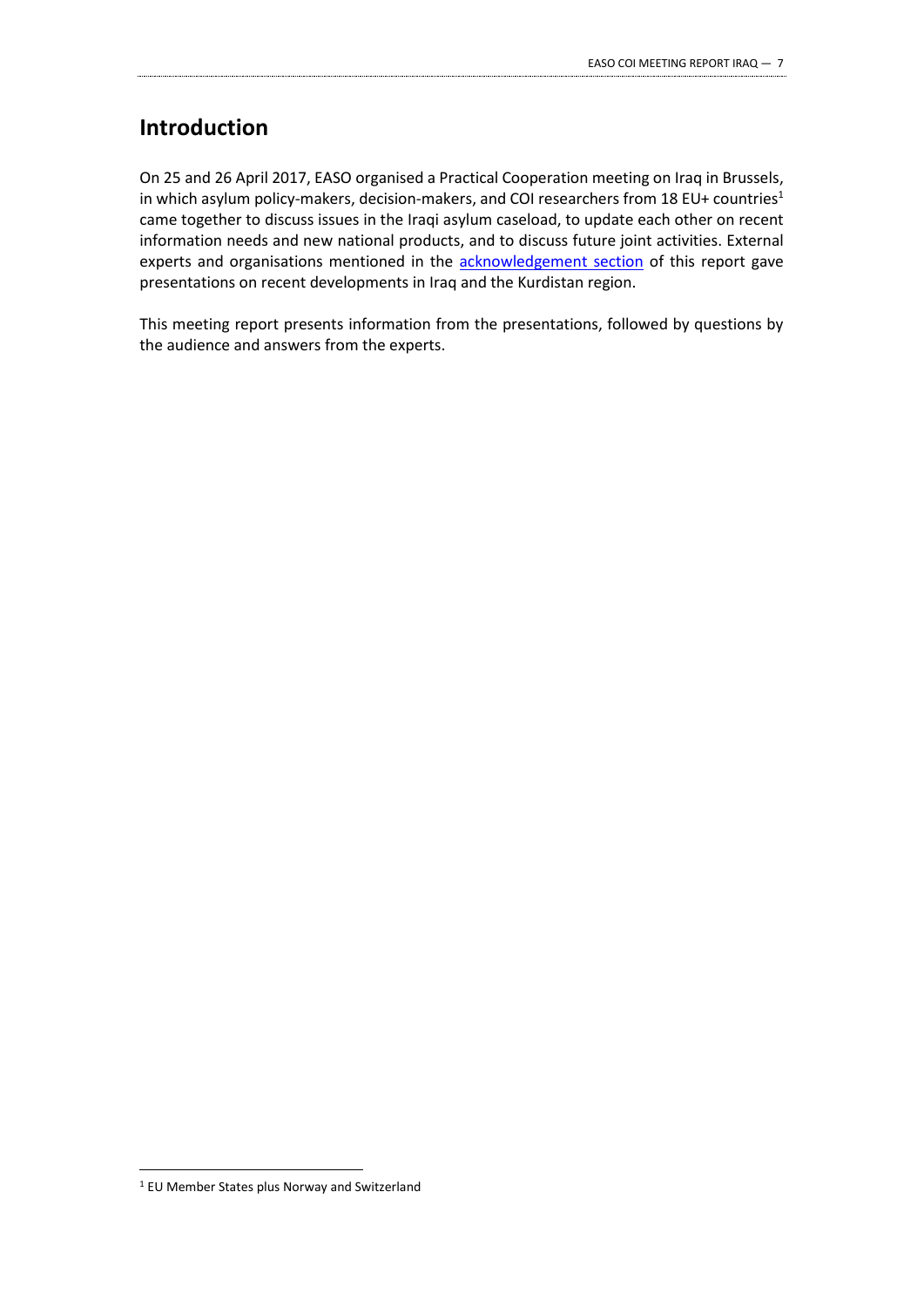

## <span id="page-7-0"></span>**Map**

**Map: Iraq, Map No. 3835 Rev.6, July 2014 © United Nations, [Geospatial Information Section](http://www.un.org/Depts/Cartographic/map/profile/iraq.pdf)**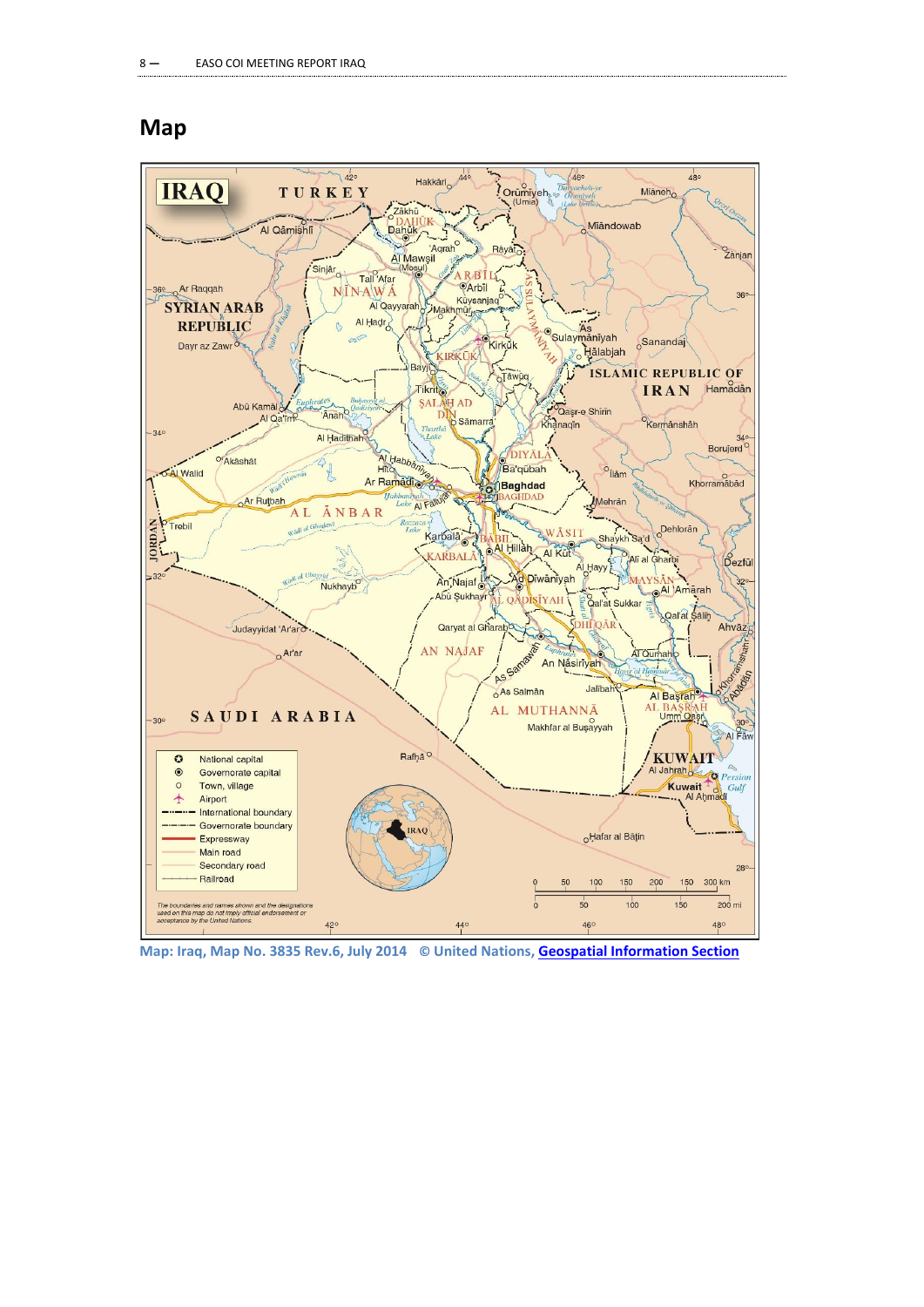## <span id="page-8-0"></span>**Security Developments in Iraq (Gareth Stansfield)**

Dr. Stansfield, a scholar and researcher on Iraq/KRI with the University of Exeter, provided a recent overview of the conflict(s) in Iraq, and explained that the ongoing security problems in Iraq since 2014 have always existed in different forms, but have worsened with the development of Islamic State (IS) in recent years. By the end of 2015, Iraq had essentially broken down into three key zones of influence – the Islamic State (caliphate) in the west, the Kurds in the Northeast, and the Baghdad/Central authorities in the centre and south. IS was able to gain in importance/strength because of the Sunni opposition to the majority Shiite regime, its sectarian policy and because of Shiite and Kurdish opportunism - to the detriment of the Sunnis after the fall of Saddam Hussein. Under al-Baghdadi, IS created a new Sunni Iraqi identity that a large part of the Sunni minority could identify. Indeed, most of the IS fighters come from Nineveh and Mosul, creating a local dynamic. To this end, it is not conceivable that IS could be destroyed only by military intervention. As long as sectarian politics works to the detriment of the Sunnis, an armed opposition is unlikely to cease. Currently, Islamists still have an important popular support as they present themselves as protectors of the Sunni community. The Islamic State, originating from Al-Qaeda in Iraq, is fundamentally an Iraqi movement originally, with strong local roots. Mosul, taken by IS in June 2014 and currently disputed between the forces of IS and those of the central government, shelters few foreign fighters, unlike the territories of IS in Syria. Most of the IS fighters are Iraqis of Arab origin with a minority of Kurds. The power of IS is much stronger than that of the Al-Qaeda group in Iraq had been between 2003 and 2013. In Iraq, IS has a territorial base, with regular resources, although in decline, and it exercises a de facto administration; it is not obliged to go underground.

The sectarian problem becomes worse by the simple fact that most of the fighters who oppose the Islamists are Shiites, which turns he conflict into religious/sectarian conflict. This is worsened by the behaviour of the Shiite militias towards the Sunni population of the "ISliberated" regions. Although IS's territorial control is currently in the process of gradually being eroded, the group is still very much alive and still wields great power locally. It has been able to adapt to the tactics of the Iraqi armed forces. As a result, the poorly organised fighters of IS have turned into excellent military units who learned the profession of soldiering, not only by former generals of Saddam Hussein, but also by years of observation of the strategies of the American and Iraqi armies.

The KRG experienced a critical situation and was about to collapse during the IS offensive in August 2014. The Peshmergas, the armed force of the KRG, experienced a "near death experience" with IS. They remain a divided force and need to be completely rebuilt. The most professional and effective armed force, and the one that saved Kurdistan in 2014, is the YPG/PKK, Kurdish fighters from Syria and Turkey with their own political structure. They are few in number and, being that they are not Iraqi, they can only have a limited hold on the territory. Kurdish forces in this context are not truly part of the "national" forces as they are primarily involved in fighting in the interest of Kurdistan. According to Dr. Stansfield, it is imperative that Iraq and Syria be treated as a single conflict zone; IS fights on one front, but is able to retreat into Syria to recuperate. One cannot fight the Islamists only in one country by leaving them a way of retreat in the other. However, with the geopolitical problems created during the conflicts in Syria and Iraq, this possibility is not feasible in practice. Kurdistan has been able to move its interests forward since the establishment of IS. Although the Peshmerga was decimated during the first confrontations with IS, the Kurds were able to reform with a new motivation toward regional independence. Several referendums on independence have already been announced and canceled. The next one is expected to take place around autumn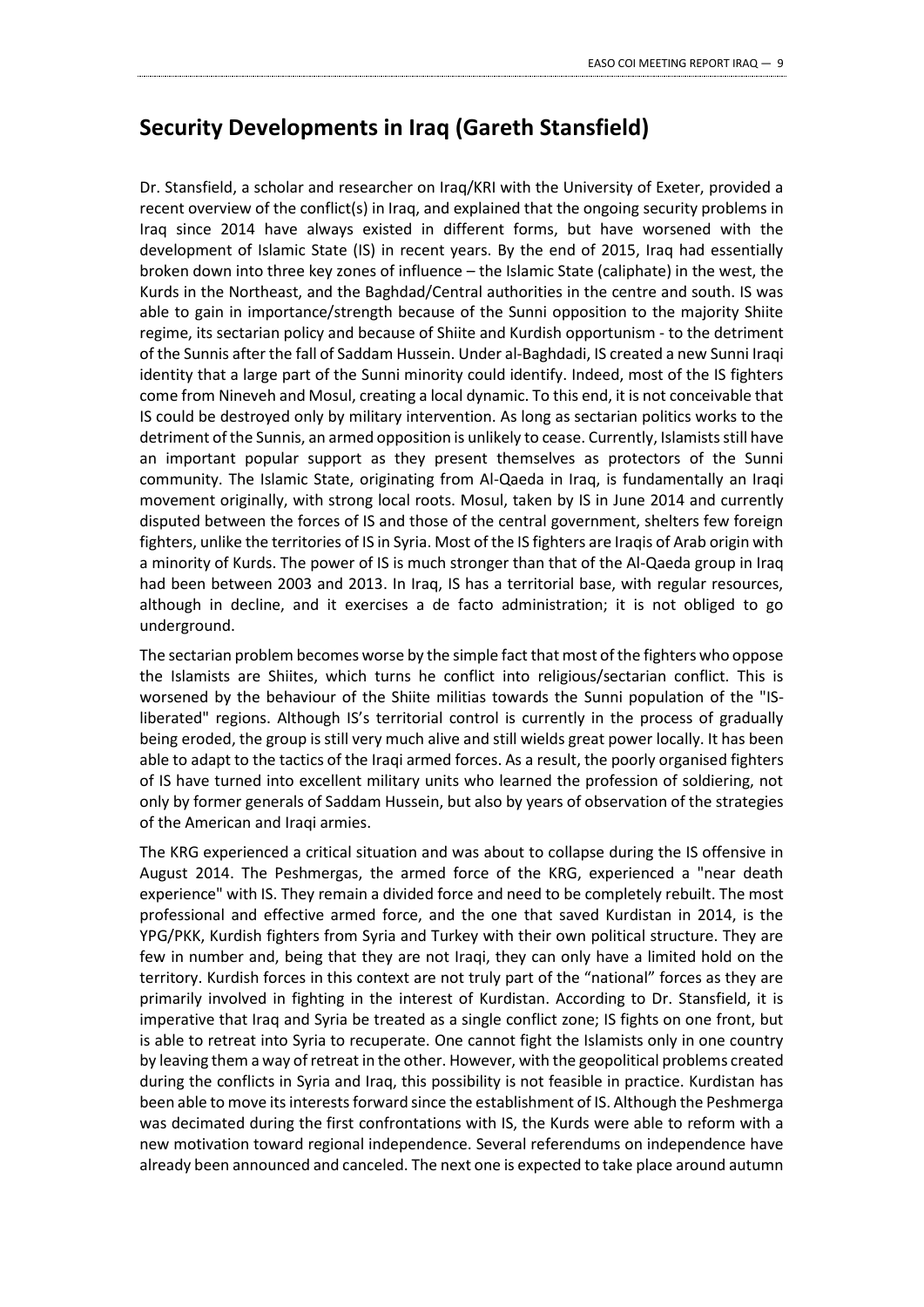2017. Within Kurdistan, there are rivalries between political factions. In addition, the Kurdish authorities want to integrate a large part of Iraqi territory into Kurdistan. This disputed territory has a large amount of oil fields. The regions of Baghdad and Basra are governed by a sectarian and regional policy exercised by different Shiite factions. These factions do not share the same ideals, which could have security implications in the years to come.

The central government is weak. Prime Minister Haidar al-Abadi has made efforts against corruption, but he cannot do much against the internal rivalries of the Shiite parties. He is surrounded by several challengers: Nuri al-Maliki (former Shiite prime minister, pushed to resign in August 2015), Moqtada al-Sadr (popular preacher and opposition leader), the leaders of the Shiite militias (see [below\)](#page-10-0).

Government security forces are divided along sectarian lines and unable to control the northwest of Iraq. The state must rely on the Shiite militias of the Popular Mobilization Units (PMU, Hashd al-Shaabi). The main ones, Asaïb Ahl al-Haq (AAH) and Badr Brigades, are under Iranian command. Asaib Ahl al-Haq is the most professional but divided. While the IS offensive continues, the militia leaders are already preparing for the post-conflict: their men will return to settle in the southern provinces and dominate local politics. These leaders are not interested in the conquest of Mosul or the Kurdish territories, regions of the Sunni population where they cannot establish themselves and which they willingly leave to other actors. The offensive against Mosul began on 16 October 2016 and is still unfinished. The districts to the east of the Tigris were conquered on January 24, 2017 but the defences are extremely well organised and the government forces, anti-terrorist units (CTS), 16th Division, police, suffered heavy losses. It will be difficult to prolong the operations if it is necessary to continue to fight IS until Raqqa, its Syrian base. Currently, the PMU concentrate their efforts on Tal Afar, a district with a large Shiite minority in the west of Mosul. The various political forces envisage a "federalisation" of the province of Nineveh (Mosul) which has Christian population districts, Yezidi, etc.

The future conflicts of Iraq depends on several political developments:

- The planned referendum on the independence of Iraqi Kurdistan 24 September 2017.
- The Iraqi parliamentary elections scheduled for March 2018.

- The game of international players: Turkey and Iran that could benefit from the Kurdish referendum, Russia which seeks to strengthen its influence.

#### <span id="page-9-0"></span>**Discussion**

#### **Can you speak about the security situation of Sunnis in Baghdad?**

(Stansfield) Regarding the situation of Sunnis in Baghdad and the south, that topic will be covered in detail by other speakers, however, Sunni Arabs who have long resided in Baghdad know the rules and pitfalls to avoid drawing attention to themselves; they are generally well integrated into the social fabric there. Internally displaced persons are at much greater risk, in contrast.

#### **Are there any new Sunni armed groups?**

(Stansfield) Sunni political leaders and tribal leaders are concerned about the "Shiite - isation" of the central power. On the other hand, the central government needs Sunni Arab forces to ensure the security of the Sunni Arab regions freed from IS.

#### **What will become of the IS fighters who manage to escape from Mosul?**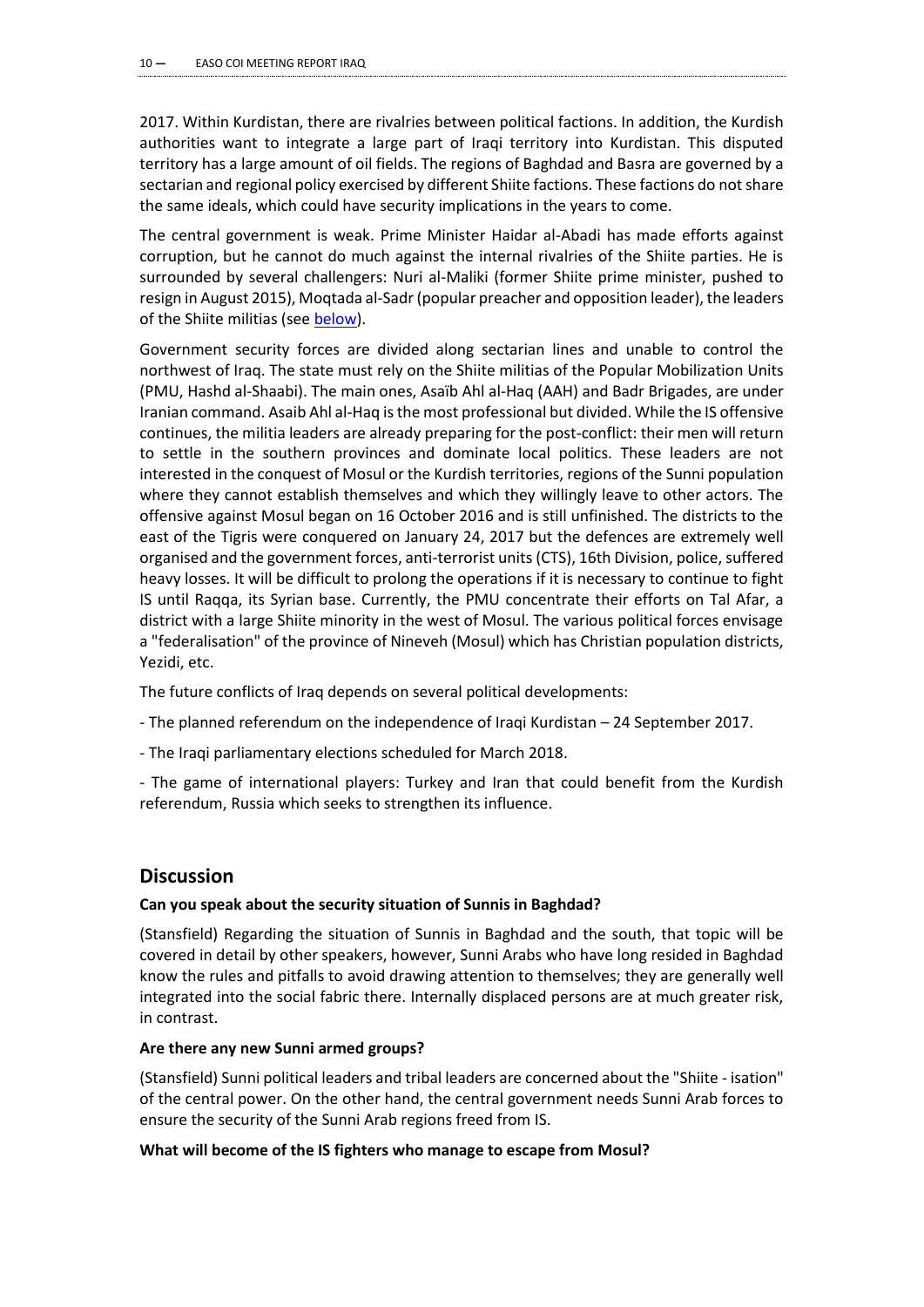(Stansfield) IS has escape routes; perhaps they will go to the Maghreb, to Syria, we do not know. Bombings occur regularly in Baghdad, we are heading for a return of "jihadism to the bomb".

#### **What are the prospects for the Kurdish referendum on independence?**

(Joost Hiltermann) - The Kurds have long wanted to have their own state; they are the victims of the power balance established after the fall of the Ottoman Empire in 1918. Many Arabs would willingly accept their secession, but there is the problem of the disputed territories, with their mixed population of Kurds, Arabs and Turkmen, and the sectarian divisions between Shiites and Sunnis that do not always correspond to ethnic divisions.

## <span id="page-10-0"></span>**Shia Militias (Joost Hiltermann, International Crisis Group)**

Dr. Joost Hiltermann, Director of the Middle East and North Africa program of the International Crisis Group, began by providing a brief historical outline of the development of Shia militias. In the 1920s, the Shiite clerics revolted against British rule; the revolt's failure traumatised the community, which was subsequently excluded from the powers of the state. The Islamic Dawa Party was the first Shiite political party in the country, followed by the Communist Party and Ba'ath Party, which were national secular movements dominated by activists who were Shiites. It was only in the 1970s that religion gained influence in politics, but Saddam Hussein, who seized power in 1979, eliminated all Shiite Islamist opposition for fear of a revolt linked to the Iranian Revolution. A large number of members of the Dawa party took refuge in Iran, where some created the Supreme Council for the Islamic Revolution in Iraq. The Iraqi people's revolt against Hussein following the 1991 Kuwait war did not have a religious background in origin. However, the Supreme Council for the Islamic Revolution in Iraq took control of the revolt, giving it a sectarian turn. The uprising was crushed, increasing the level of dissatisfaction of the Shiite population even more. After invading Iraq in 2003, the United States, through a combination of ignorance and arrogance, built an Iraqi political system along religious and ethnic lines, creating ethnic and sectarian problems where there had been none before. The Supreme Council for the Islamic Revolution in Iraq as well as other political parties returned from exile and took control of the government. US blunders allowed these parties to take revenge on their enemies, including through a de-Baathification process that was selectively applied, caused a large number of Sunnis to find themselves without work, income or future. This was compounded by the dismantlement of the army and other security forces by the US, which also left a security vacuum that Shiite militias tried to fill. This triggered a Sunni insurrection. While the revolt against the Americans from 2003 onwards was more a national than a religious movement, over time it developed a dominant radical Sunni Islamist strain. A sectarian war in 2005-2007 prompted an American change of attack, which led to the defeat of Al-Qaeda in Iraq. Yet the problem of Sunni exclusion remained unaddressed, and this set the stage for protests in Sunni areas in 2013-2014, a violent response from the state, and the takeover of Sunni areas by the Islamic State, a more radical version of Al-Qaeda. As the army collapsed in June 2014, Shiite leaders mobilised the community in self-defence. The strongest Shiite militias – the Badr Organisation, Asaeb Ahl al-Haq, Kataeb Hezbollah – have Iranian military backing, and as they have moved northward into Sunni areas, neighbouring Turkey has started to see them as a threat to its security.

These militias' actions in territories taken from IS is also problematic. When they entered the eastern districts of Mosul and the area south of Tal Afar, they displayed very provocative banners. They are bringing back displaced persons, mainly Shiite Turkmen, and are threatening to drive out Sunnis. To make matters worse, Iran has pursued a tactical alliance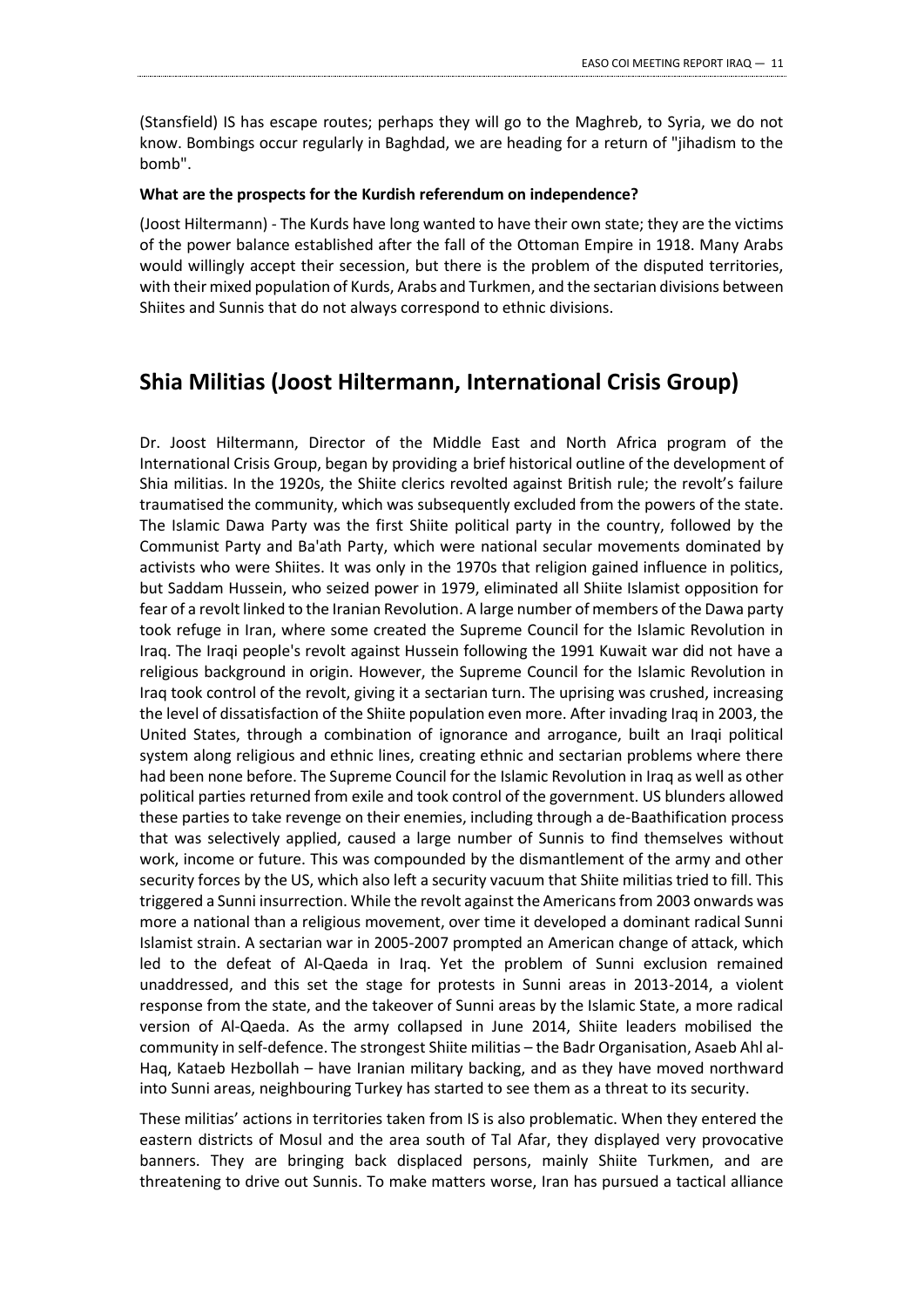with the PKK (Kurdistan Workers' Party, a Kurdish armed movement in Turkey) in order to acquire a base in the Sinjar region – Sinjar is an essential link in a land route from Iran to Syria and the Mediterranean. The militias have been able to act with impunity because of the weakness of the Iraqi state. Their recent integration into government forces is, according to Dr. Hiltermann, more nominal than real, a formality to keep up appearances; meaning there is no formal authority with the capacity to control them. Their involvement in the fight against IS in the north has created new geopolitical problems. As the Shiite militias are largely paid by Iran, Turkey fears that Iran is gaining influence in the area near its border and its interests. This could trigger a new conflict after the fall of Mosul. Concerning the Sunni clans, Dr. Hiltermann explained that some are paid by Iran to cooperate with the Shiite militias. However, many other Sunnis are opposed to the current government and this risks creating a new movement of Sunni insurrection even if and when IS is defeated militarily.

#### <span id="page-11-0"></span>**Discussion**

#### **Is there a recruitment of young Sunni males among the Shia militias?**

(Hiltermann) The militias have no trouble recruiting because they have money and pay well; there are economic incentives to join.

(Lattimer) Most of the members of the Shia militias are Shiite but there are also Sunni, Christian or mixed militias. Service in militias is very attractive for young men because of the possibility to earn a wage where there are few other economic options.

#### **What is the official status of the Shia militias?**

(Hiltermann) The reintegration of Shiite militias within the Iraqi security forces is not serious – in the sense that the government does not truly control these forces. There is a de facto alliance between the United States and Iran: the Shiite militias need American air support. The United States supports those fighting IS but the Shiite militias take their orders from Iran and not from Baghdad.

#### **What is the conduct of the Shiite militias in Baghdad and other areas?**

(Hiltermann) This topic will be covered in more detail in the next presentation. Shiite militias cannot exercise lasting territorial control over Sunni territories without the help of Sunni tribal leaders. But, they have a stronger position in areas of mixed populations, where they can rely on a Shiite population for support. In the regions retaken from IS, the new governors are Sunnis, but protected by Iran.

#### **Are Palestinians from Baghdad targeted? How many Palestinians remain in the capital?**

(Hiltermann) The Palestinians in Baghdad were targeted as allies of Saddam Hussein, and now as allies of the IS. No detailed information.

#### **Are there differences between Shia militias regarding their attitude towards the Sunnis?**

(Hiltermann) The Iran-backed Shiite militias tend to be sectarian, and overtly anti-Sunni. In taking areas from IS, they have engaged in forced removals of the local Sunni population. Other Shiite militias that answer to Ayatollah Sistani or to Muqtada al-Sadr have been more nationalist in outlook, and have embraced the Sunni population even as they have fought IS.

#### **How large are the Shia militias?**

(Stanfield) It is very difficult to have accurate numbers. Asaib Ahl al-Haq (AAH) and the Badr Brigades have a good level of recruitment, including among the Shiite Turkmen of Tuz Khormatu and Tal Afar. The Sadrist militias are perhaps the most numerous, but they have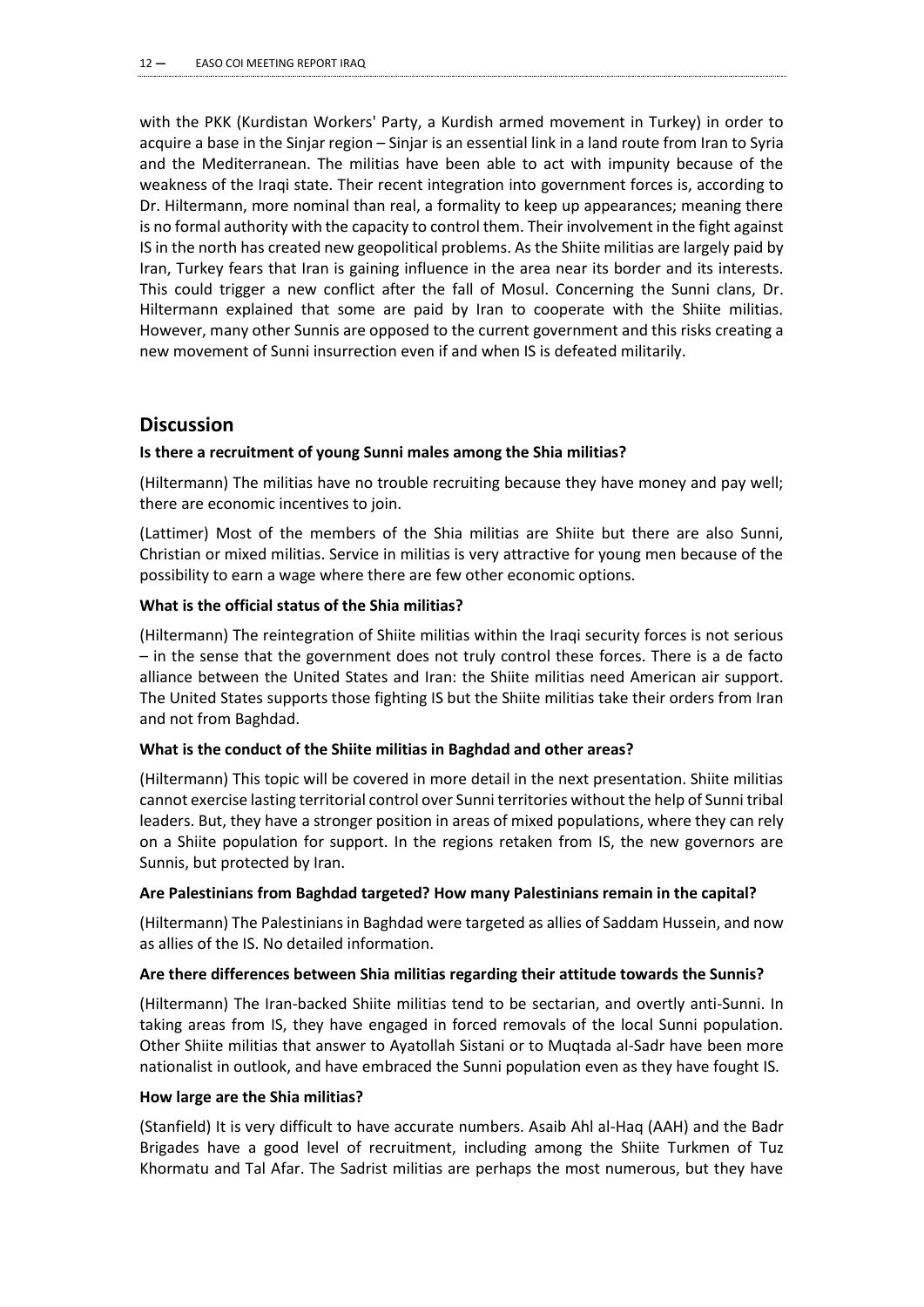little involvement with IS in the north. They are mainly concerned with maintaining order in Baghdad and other areas.

(Hiltermann) Shiites are mostly interested in defending areas in the south, Baghdad, Samarra, Karbala and Najaf; they have little interest in Mosul. This is especially true for PMUs claiming links to Iran. Those who do not depend on Iran are the most numerous, but less armed and trained.

## <span id="page-12-0"></span>**The situation of Sunnis, particularly in Mosul (Belkis Wille/Human Rights Watch)**

Ms. Belkis Wille, a senior researcher on Iraq with Human Rights Watch, gave an overview of the human rights situation in Iraq, starting with the abuses committed by the Shiite militias in Nineveh, notably around Mosul. In the territories taken back from IS, security is provided by the Popular Mobilization Forces (known as the Hashad al-Shaabi or PMF); there are Shiite units as well as Sunni tribal units that have been integrated into the PMF and in the disputed territories it is usually Kurdish military forces (the Peshmerga). Sunni tribal units, particularly active in the south of Mosul, may be very harsh to suspects belonging to their own tribal group and who they accuse of having "sullied the honor of the tribe" by having stayed behind instead of fled in 2014 and supported IS; the state authorities prefer to close their eyes to these issues within the tribe. Any inhabitant who has spent three years in an area under the control of IS is considered a potential terrorist.

During their military operations, the PMF control and detain persons whom they regard as ISaffiliated, usually without a warrant. According to the government, every person who has lived in a territory under the control of the IS in the past three years is a potential terrorist. Background security checks are conducted based on lists that are consulted by armed actors including from the Ministry of Defence, Interior, and the PMF, manning checkpoints. The lists of "suspects" and "wanted" persons are not based on any transparent or objective factors. Each militia has its own lists and databases. If the name of a person passing the control point appears on a list, the person can be 'disappeared' without warning. Prison managers to whom these individuals are handed over have told her that only few people on these lists are actual IS fighters. She gave the example that it can be enough to have served tea to an IS fighter to be classified as a suspect. In addition, these lists rarely contain more information than the name of a person. As many Iraqi citizens have identical names, they risk detention. There are numerous lists, containing about 90,000 names at the moment, and no transparent way of knowing how a person's name ends up on the lists.

Prisons are under the mandate of the Ministry of the Interior and have the worst conditions of incarceration that she has seen in the region. Those arrested may be held incommunicado and sometimes disappeared. Suspects who are identified as members of the IS are sent to prisons in Erbil, Dohuk or Sulaimaniya areas if captured by Peshmerga forces or Baghdad if captured by Iraqi forces. She visited several prisons which were extremely overcrowded, without hygiene, without separation of adults and minors. The accusations in relation to involvement with IS receive little follow-up. A judge finally makes the decision if a person is affiliated with IS. The burden of proof is on the side of the accused. Since August 2016, an amnesty has been declared for the members of IS if they have been forced to join and if they have not caused offenses.

Shiite units within the PMF are used mainly around Mosul and not in the city. In the areas where they are employed, she has documented these units looting and destroying houses and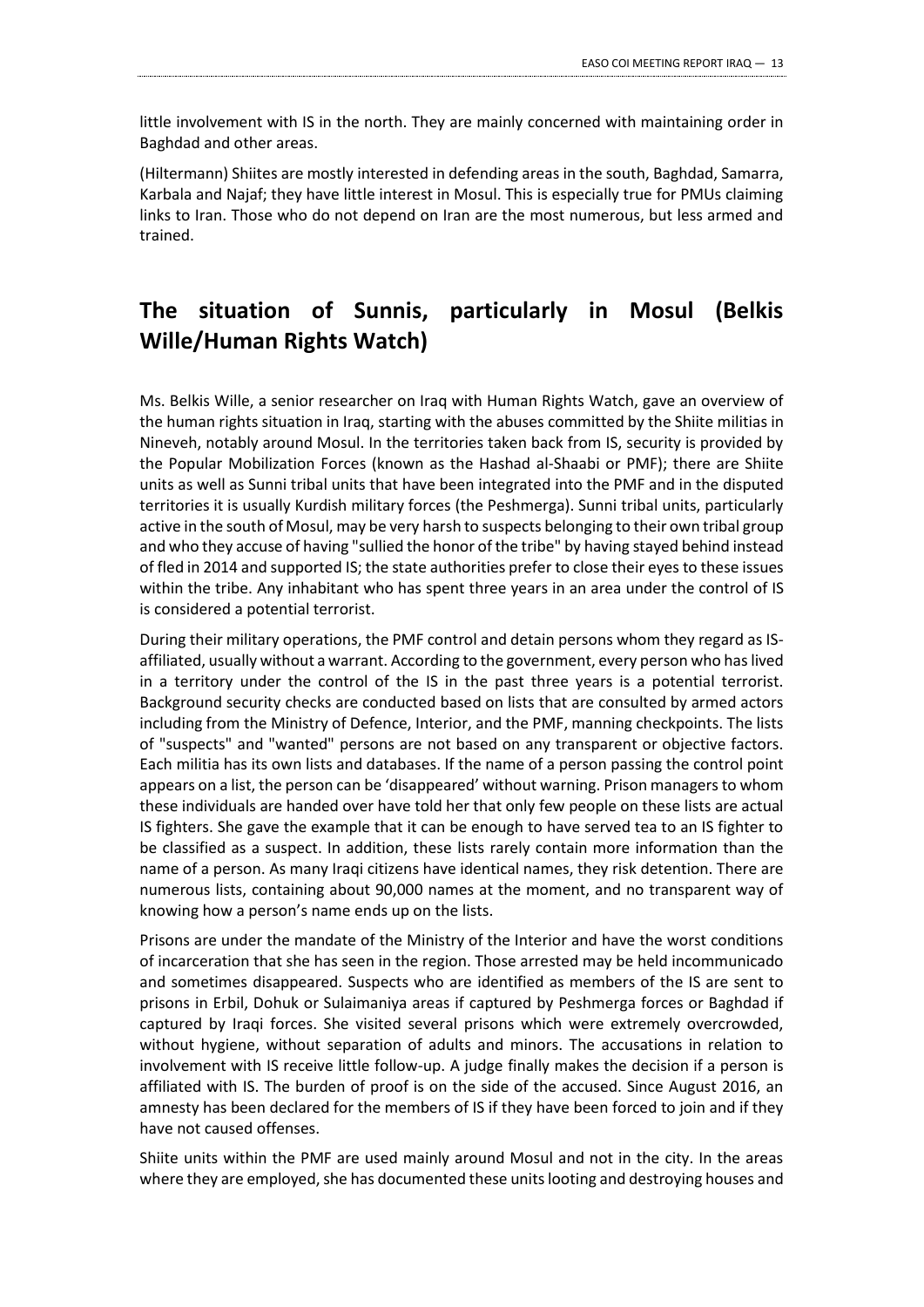carring out arbitrary detentions. The PMFs integrated 47 Sunni militias into their ranks. These units were used to the south and east of Mosul in order to give a Sunni face to the retaking of the city and surrounding areas. Sunni militias have begun to "punish" the members of their communities for not leaving the region after the arrival of IS. These punishments can take the form of detention, torture and execution. This applies not only to individual persons but involves their entire family, who are treated as the "family of the Islamic State". The PMFs have established their own courts to make judgments in cases of abuse. At present, however, this court makes judgments on detained Sunnis without a warrant.

Ms. Wille also discussed the issue of forced recruitment. She observed that Sunni tribal forces forced their entry into IDP camps to recruit men and boys. It is not clear, however, whether this is forced recruitment in the strict sense of the term. What can be noted is that recruitment is not entirely voluntary as the families of many men and boys strongly encourage them to join the Sunni tribal forces. In other ways, membership in these units is sometimes the only possibility for men to leave the refugee camps and bring in an income for their families. As for the PKK, it has been observed that they employ not only forced recruitment but particularly target children. Shiite units also employ minors in their ranks, but she has not documented any cases of them forcibly recruiting.

The forced displacement of Sunni Arab inhabitants has been frequent since 2014 in the provinces of Anbar, Salah ad-Din, Babil and Diyala. Parents of suspected IS-affiliates are considered "IS families"; their internment in the camp tends to become permanent. In addition, the resettlement of families in the territories freed from IS may prove problematic due to water, electricity, humanitarian needs, deficiencies in living conditions, and security issues.

#### <span id="page-13-0"></span>**Discussion**

#### **How are people identified as suspects?**

(Wille) Everyone in the IS territories is suspected. For example, a young woman who was forcefully married to an IS fighter and has a baby, a man who has been forced to work for the IS, and so on. However, there is a lack of transparency over how these suspicions arise - some people are denounced as being IS to the authorities by their neighbours or family, and listed because of land disputes or other private problems.

#### **Are there any Kurds left in Mosul?**

(Wille) Maybe a small number of Kurds in the neighbourhoods that are still under the control of IS.

#### **What is the attitude of the fighting forces toward IS suspects?**

(Wille) On the battlefield, the suspects are not kept in custody: either they are killed on the spot or they are handed over to other security services. So far, no foreign combatants have been captured in Mosul.

#### **Are there any cases of forced recruitment to the PMU?**

(Wille) Within the militias, the problem of recruitment that is "not totally voluntary" concerns mainly the Sunni tribal militias. Young men, sometimes minors, are recruited in camps for displaced persons through tribal leaders; they can also be strongly encouraged by their brothers or their parents, or they may follow in a relatives' footsteps, or go along to accompany a father or brother to the fighting and become involved that way. There was a wave of recruitment in the spring of 2016. Forced recruitment by PKK was reported among the Yezidis of Sinjar. In Halabja (south-eastern Iraqi Kurdistan), there was forced recruitment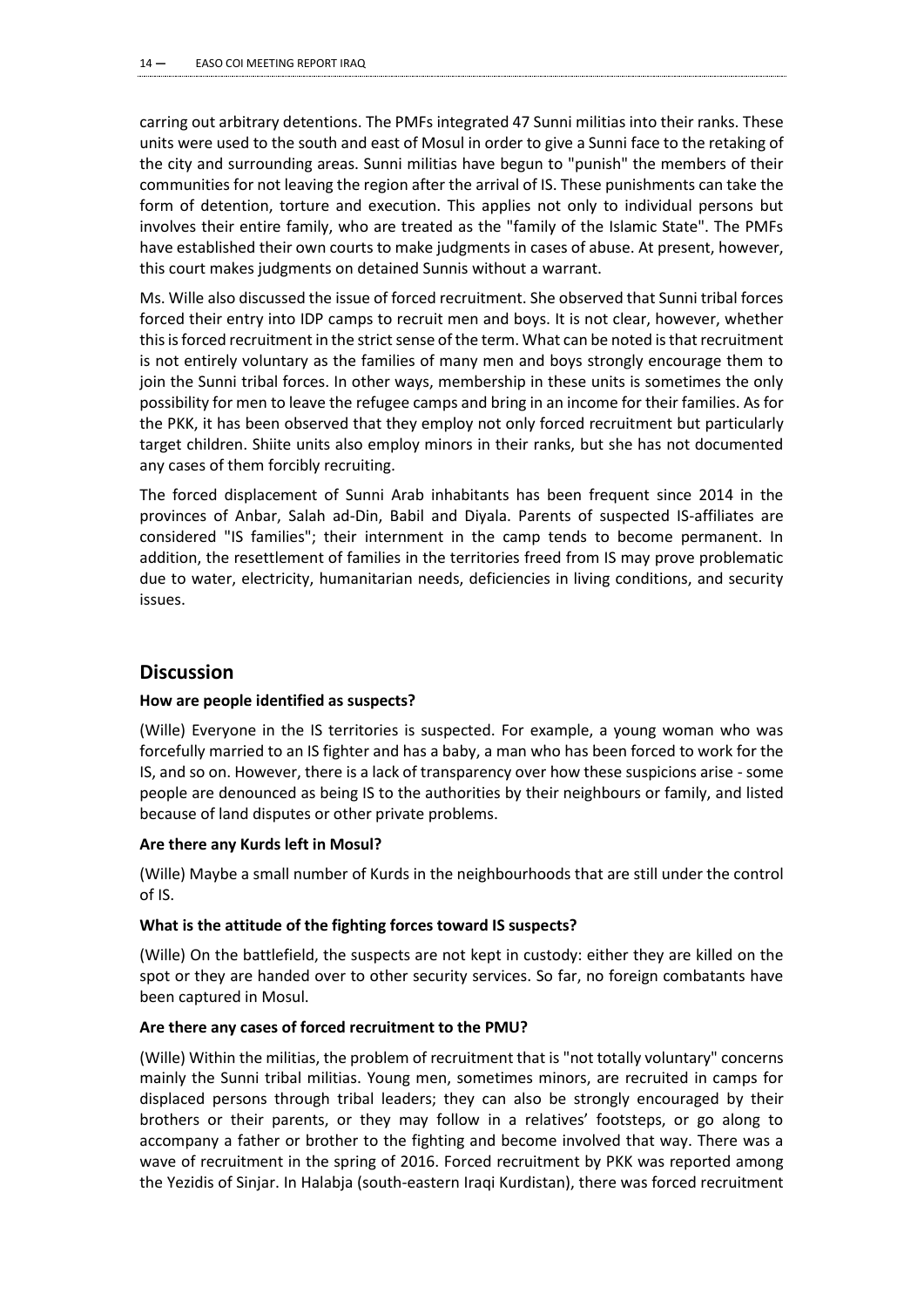by the PKK, as well as by IS. In Shiite militias, forced recruitment remains very rare, perhaps three or four cases reported. In some cases, young Sunni men enlisted in a Shiite militia (Kataeb Hezbollah).

## <span id="page-14-0"></span>**Security and Political Developments in the KRI (Gareth Stansfield)**

In order to understand the current situation of the Kurdistan regions, Dr. Stansfield began with the fall of Mosul in 2014. This event did not concern the Kurdish forces at the outset. KRG in 2014 had no focus on ISIS. They saw an opportunity to take control over the disputed territories (DIB). The so-called Islamic State has advanced towards the regions of influence of the Kurds, causing the first armed conflicts. As a result of these conflicts, the Peshmerga was decimated. In the summer of 2014, the Peshmerga collapsed on certain spots along the "border". The PUK-Peshmerga had to (help) defend Erbil. However, the Kurds were able to return in force by becoming an important partner of the western forces in the fight against the Islamists. KDP became increasingly allied with the West and Turkey (in reality Erdogan) in order to cope with ISIS. The saber rattling of the Maliki days (Baghdad versus Erbil) were over. There is now not so much ado about KRI's (illegal) export of oil. Similarly, it was able to align itself with Turkey and calm relations with Baghdad through uniting against a common enemy. Thus, Peshmerga has become an important security player in the region. KDP has also (as PUK) good relations with Iran, but they keep quiet about that. Kurdish jihadism also remains a key undercurrent - the lines go back to Ansar al Islam, Ansar al Sunna and Al-Qaeda in Iraq, which turned into IS.

The political situation also influences the security context. KRG tries to some extent to fight the corruption, but the government is dysfunctional (PUK runs the eastern part of KRI). The elites resist reforms to the system. The political equilibrium in the KRG was based on a division of power between the PDK and the PUK, but the latter has been weakened since 2009 by the split into Gorran (Movement for Change). Regional President Massoud Barzani (KDP) remains in power well after the expiry of his mandate; it is possible that he will withdraw after the regional elections scheduled for autumn 2017. Political (and non-religious) divisions hinder developments. If ministers are away, little is moved forward and the director generals do not act on their own. The Prime Minister exercises power through negotiation within the party and broader system where there are gaps between political parties and a heavily corrupt elite. The KDP is losing popularity, the PUK is plunged into chaos and the Gorran party no longer has a leader. Despite this, the PUK could gain popularity, notably because of the victories of its Peshmerga forces. The political conflict has resulted in harassment and even persecution of any form of opposition. In addition, the economy is at the end of the collapse. To the outside, the agreements with Baghdad are not applied and the so-called Islamic State remains a serious danger. In the disputed territories, the Kurdish and Shiite militias are in conflict. Cooperation with the West and Turkey is fragile and can quickly dissolve. On the surface KDP looks united but there is internal disunion/split. The KDP Peshmerga did not have a good war. KDP is still fragile because of the failure in Sinjar in the summer of 2017. Now the problem with PKK in Sinjar (and Kirkuk) is added. There is also the question of KDP leadership. No matter what he says, Mossoud Barzani has no intentions to leave the presidency. In case he still leaves (or later on) the son Masrour or nephew Nechirwan may be the successor. An alliance with PUK is on the table again. Barzani tries to ward off an alliance between PUK and PKK and/or an alliance between PUK and PMU (at least some of the Shia militias).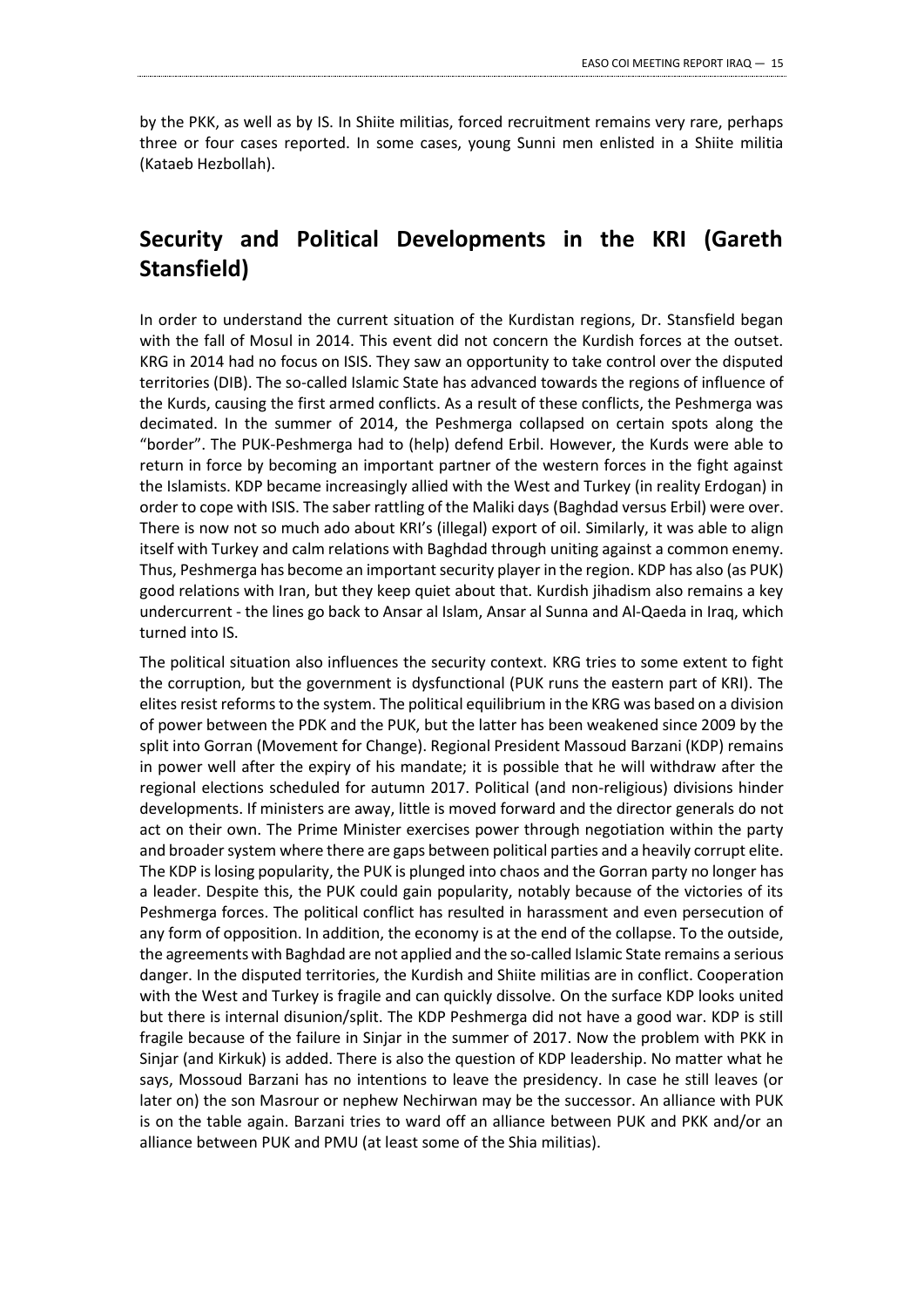KDP and PUK have different interests. For KDP, Sinjar is important and with that the threat of PKK and the Turkish relationship. Among the Christians on the Ninewa plain, some are for and others are against KDP. For PUK, Kirkuk is important as are the oil- and gas fields of Garmian. PUK sees a threat in Shia militias but not the Iranian engagement, so there may be common interest. KDP is externally strong, PUK is externally weak, but internally strong. PKK leadership is in chaos, but increasingly popular (with people) and they have a strong Peshmerga. (Jalal Talabani has returned to his house in Sulaymaniya). Hero Ahmed is on one side and Barhan Saleh and Kosrat Rasool on the other. Lately they seem to have reached some understanding. Gorran is in decline now that the party leader Noushirwan Mustafa is sick (n.b. he died in May 2017 after this meeting occured).

The Peshmergas (regional armed force) are still divided between the political forces. There is a mixed PDK/PUK force with about 30,000 men. The PDK Peshmergas have been largely discredited by their defeats in the summer of 2014 while those of the PUK have been more effective against IS. It is the opposite in politics: the PDK remains the dominant party and President Massoud Barzani shows no desire to leave his post, while the PUK is torn by internal rivalries. The KRG has little involvement in the Mosul offensive. On the other hand, the PUK tends to reinforce its positions in the regions of Kirkuk (disputed territory) and Garmian (Halabja).

The referendum on the independence of Kurdistan, announced by Massoud Barzani on 27 March 2017 could change the situation. The future conflicts are likely over oil. The economy depends heavily on oil price and production. Also, the issue of how to accommodate minorities such as Christians, Turkmen and possibly displaced Arabs, is the question for a possibly enlarged future KRI.

(Hiltermann) Virtually all Kurds want independence, but holding a referendum depends on several factors: the sharing of economic resources (oil) and resolving the status of the disputed territories, in particular. Massoud Barzani has a very clever strategy: he announced the holding of the referendum several times, in spring 2016, during the previous offensive against IS, and again in March 2017. He seeks to get his Western allies, such as the United Kingdom and Germany, to provide military support and extend political credit. He does not really need it to fight IS, which has not tried to enter the Kurdistan region; the August 2014 IS offensive only concerned the disputed territories. But, Barzani is taking advantage of the threat of IS to strengthen his own position as president whose term has twice been extended extra-legally. His succession will be played out within his family between Nechirvan Barzani (KRG Prime Minister and nephew of Massoud), who has rather a liberal entrepreneurial profile, and Masrour Barzani (son of Massoud), the head of the security and intelligence service.

(Wille) It is important to note that Kurdistan is the site of many opposition demonstrations and political activism, with activists and journalists frequently being arrested, especially Yezidi activists. There are also cases of torture reported. There is also a rivalry in Sinjar, for example, between the Yezidis who are pro-PDK and those who are pro-PUK. As we can see, the fragmentation of the political situation in Kurdistan leaves people caught up in the middle of these conflicts.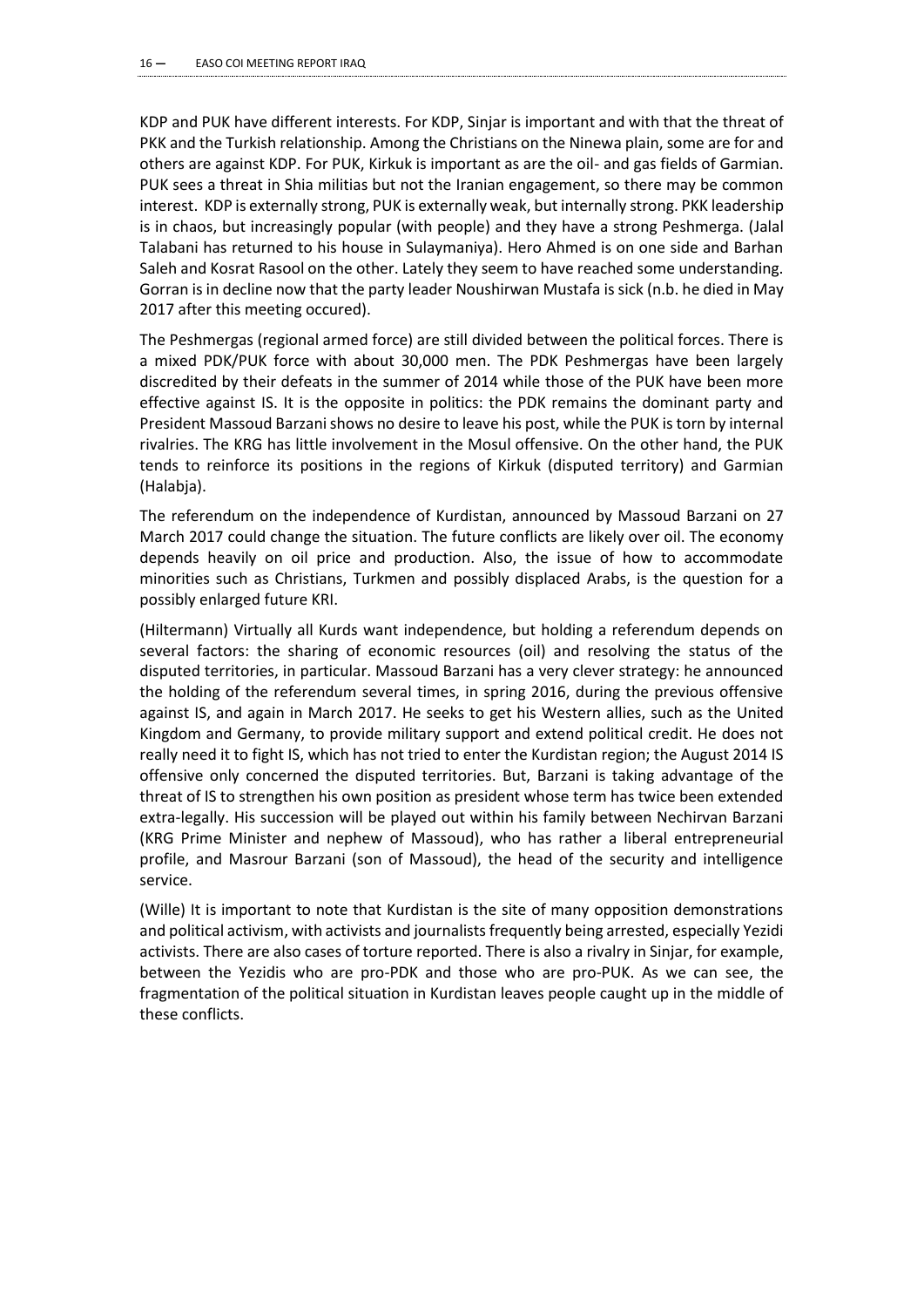## <span id="page-16-0"></span>**IFA/IPA in Iraq (UNHCR)**

UNHCR gave a presentation on relevant country of origin information in relation to internal flight / internal protection alternatives (IFA/IPA) for Sunni Arabs in Iraq. For further information, please refer to:

- UNHCR, *Iraq: Relevant COI for Assessments on the Availability of an Internal Flight or Relocation Alternative (IFA/IRA) - Ability of Persons Originating from (Previously or Currently) ISIS-Held or Conflict Areas to Legally Access and Remain in Proposed Areas of Relocation*, 12 April 2017 [\(http://www.refworld.org/docid/58ee2f5d4.html\)](http://www.refworld.org/docid/58ee2f5d4.html)
- UNHCR, *Relevant COI on the Situation of Palestinian Refugees in Baghdad*, 30 March 2017 [\(http://www.refworld.org/docid/58de48104.html\)](http://www.refworld.org/docid/58de48104.html)
- UNHCR, *UNHCR Position on Returns to Iraq*, 14 November 2016 [\(http://www.refworld.org/docid/58299e694.html\)](http://www.refworld.org/docid/58299e694.html)

## <span id="page-16-1"></span>**Minorities and Vulnerable Groups (Mark Lattimer)**

#### Mark Lattimer – Ceasefire Centre for Civilian Rights

So far, presentations have touched on the vital issues of movement and this question about movement within Iraq. Anyone who has travelled within in Iraq recently will be very familiar with checkpoints, and certainly in any areas affected by conflict, you encounter checkpoints all the time. This is to the point where it has become impossible to move around in the country unless your paperwork is in order and unless in many cases you are from the right ethnic or religious group that enables you to have access to that particular region or governorate of Iraq. That is something that has developed over the years but is now a pressing feature of the security situation in Iraq and has immediate consequences for the safety of individuals.

We have heard a lot of information about the strategic, security information and humanitarian situation and I will try to decipher what effect all of these factors have on the vulnerability of induvial and their chances of facing persecution, to try to provide you with information that you might come across to help you in determination of asylum claims. It is not as easy as it used to be. There is a perception amongst the general public and policymakers that it is just a matter of a series of categories  $-$  so, the main threat is from IS, if you are not in an IS area then you are not at risk, or, there is a particular threat to group X or group Y and if you are not part of that group, then you are not at risk; but in practice, it does not work like that. It often relates to the combination of factors in any given individual's situation. The good news in a sense is that many communities in Iraq are very resilient – there are many communities in Iraq who carry on their daily business, who have managed to keep their families safe over a difficult period and that applies to different communities in different parts of the country. If you are a Christian living in Ankawa (outside Erbil), you have generally been in a safe situation over the last 15 years. If you are a Shia living in Kerbala, for most of the last 10 years you have been in a safe situation. If you have money, you have better chances of finding safety now. But it is the combination of identity with the location and particularly if there is movement –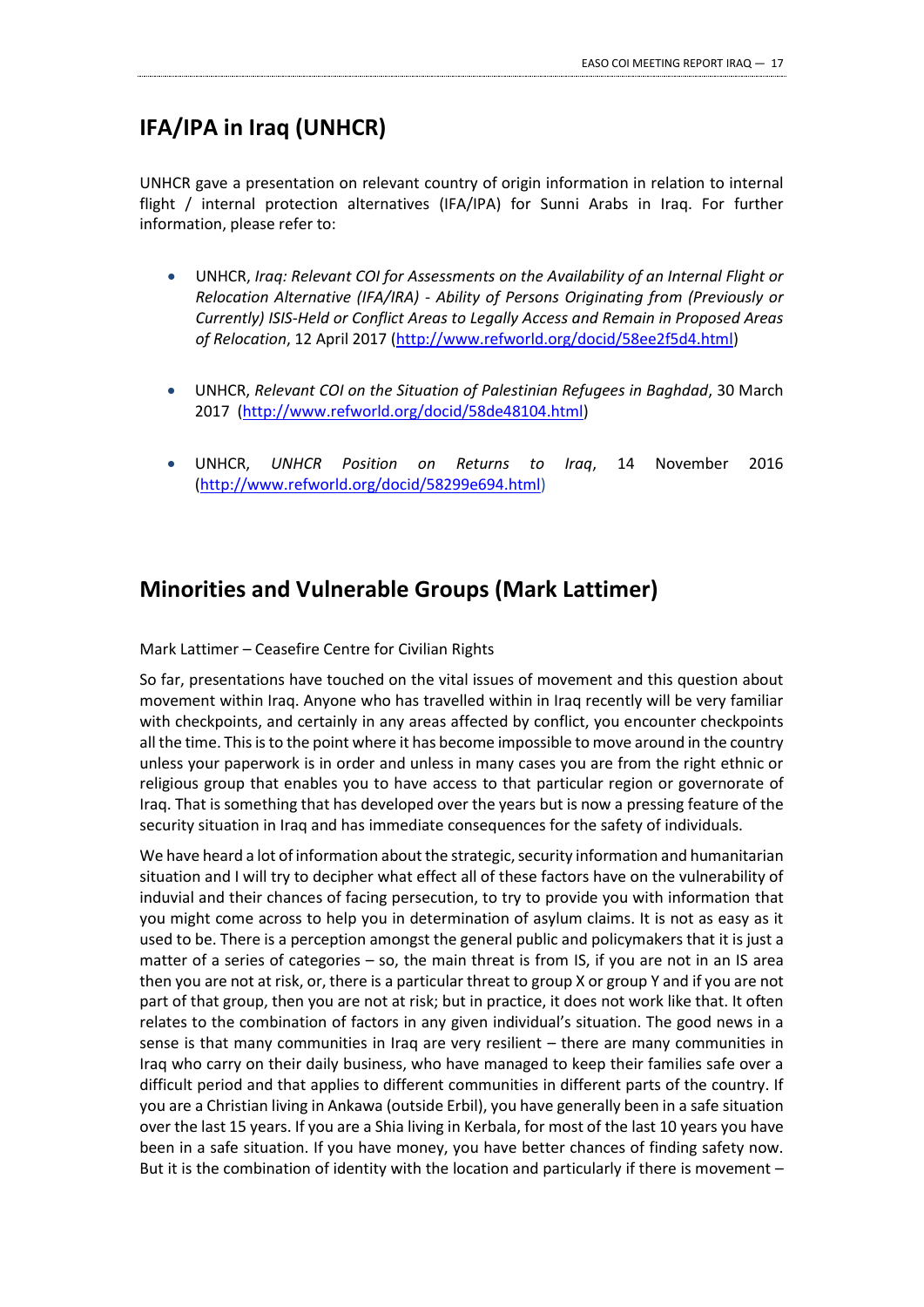if you are forced to move – which can place people not only in dangerous situations, but in extreme situations. I was in Iraq again last month and had the chance to travel through the liberated areas east of Mosul on the Ninevah plain from Bartala, Hamdiniya down to Nimrud, and I noticed a number of things: many towns were completely empty – they may have been liberated as much as six months ago, but they were complete ghost towns. The Sunni Arab towns still had populations; most of the towns belonging to other peoples were deserted. The only people you meet are militias. Someone estimated to me that there were maybe 15 militias, others said there were over 30 controlling territory on the Nineveh plain from Tal Afar down to Makmuhr alone. When you move around from place to place, checkpoints are a constant feature. Often one militia checkpoint will be next to another militia checkpoint located at the same place. They play the game of who has the highest flag on the checkpoint. At the bottom will be the Iraqi flag, and then the militia flags get higher and higher. Now there is often a friendly relationship between them, though I doubt this will last very long. Many of the human rights activists I've worked with over the past 10 years in Iraq now have their own militias, or cooperate with militias, and this has become a reality that if you want to move about, you have to somehow engage with this landscape. So the transformation of the Iraqi landscape over the last few years is very pronounced  $-$  the situation is very different than in previous times, and it is a situation with the growth of militias such as Hashd al Shabi; that is going to become the norm in the post-IS environment where militias are emerging, growing, and feature heavily in terms of the impacts on people's daily lives.

In order to give you information on how these large strategic trends impact people's rights in practice and on the ground and also therefore, their vulnerability to persecution I want to look in particular at certain vulnerable groups –

- women, particularly in Iraq  $-$  there is quite an engrained and serious problem with women's vulnerability as soon as a woman leaves a family situation and for many, even within their own families;
- The situation with regard to particular religious and ethnic minorities;
- The situation with children and IDPs, although this will be rather brief;
- Finally, regarding the situation of prosecutions for war crimes.

I started off by talking about the Hashd Al shabi and the growth of militias, which is now becoming the new reality. For the people on the ground this has a number of immediate consequences. It means that their ability to move around, but also to continue their business in many territories in Iraq is now dependent upon the armed militias – for instance, the Badr militias now control certain regions such as the southern parts of Diyala. To live your life in those areas now requires some engagement or some relationship with those miltias, such as Badr. That is a developing situation and one which is really critical to understanding the human rights situation - it means if communities are on the move, they have to run the gauntlet of checkpoints staffed by militias, and if they want to move further away, it means passing through checkpoints run by a number of different militias, often of very different sectarian or ethnic identities. That is a huge disincentive to moving, due to the real risk involved in such movement. It also means that you have the rare situation where not only are militias responsible for security in many areas, and all the rule of law problems involved in irregular security forces, but at the same time, it is difficult to address it formally because they are official militias – part of the apparatus now being given official sanction in Iraq. So, you have the problems of the challenge to the rule of law, but what you don't have is the potential for official recourse to the state to try and address those challenges. This speaks not only to the role of the state either in persecution, but also being unable to stop persecution, and of the Hashd, for instance, which is a kind of official government militias of Iraq. That is combined with the resurgence of sectarianism. I have always traditionally agreed that Joost expressed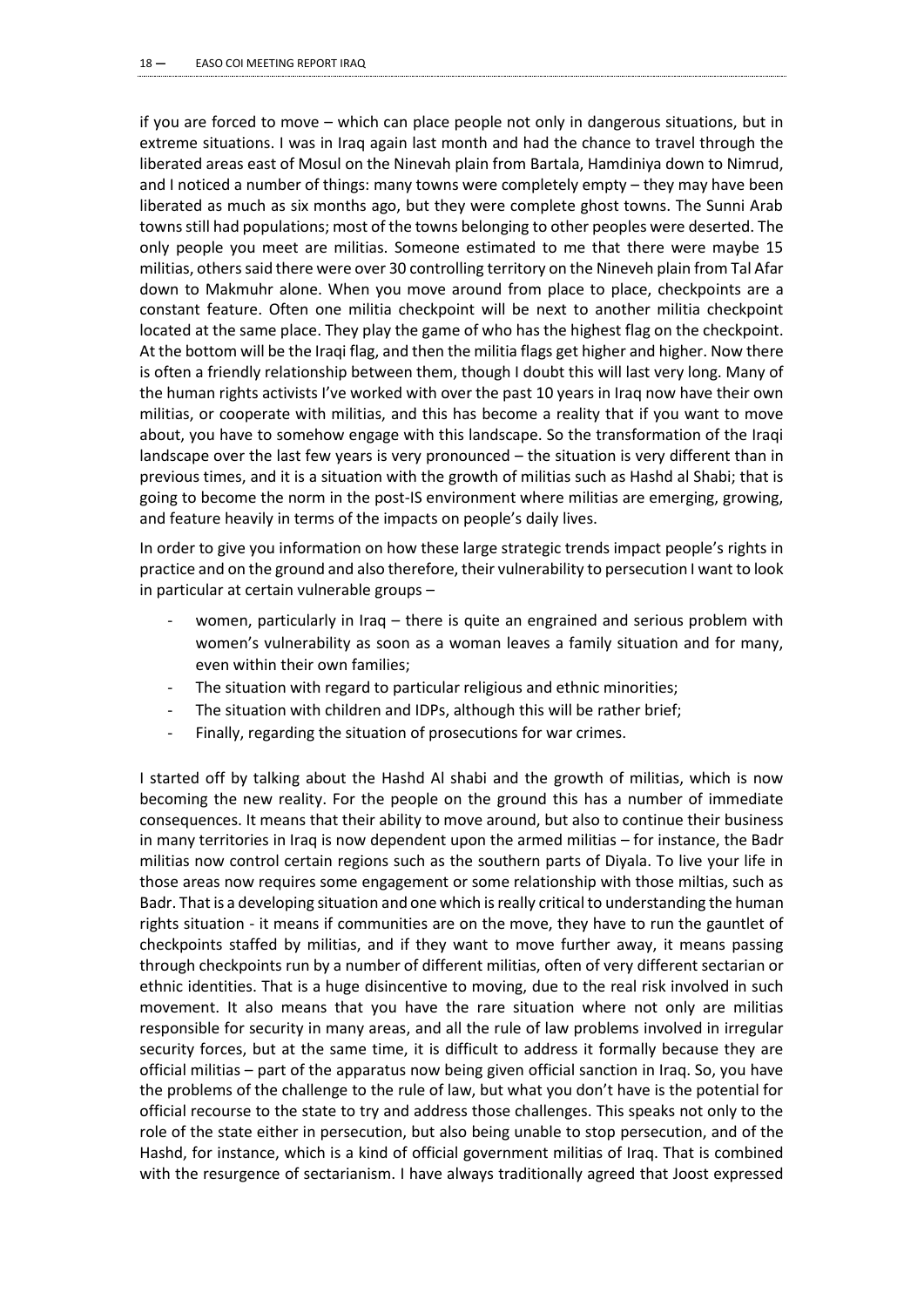yesterday – I do not believe Iraq was one of those societies where sectarianism was very engrained – there was a huge preponderance of mixed marriages over many decades and there still are many mixed families and mixed communities in Iraq. But, at the same time there is clearly a new resurgence of sectarianism, though it hasn't reached the level it did in 2006- 2007. There are, on behalf of many of the militias, clear sectarian ideologies, and you hear from many quarters, outright racist sectarian viewpoints and a clear determination to use their power to change the demographic make up in the areas where they operate. Much of the sectarianism and inter-ethnic dynamics are also supported now by other states or international actors, which means that the situation in Iraq is often not fully in the control of the national government. I had a meeting with Sunni Arab MPs who have taken up the case of the 600-700 young men who disappeared from the assault on Falluja – an ongoing bone of contention with the Iraqi government – Haider al Abadi agreed to have a meeting with Kataib Hezbollah, he called the meeting and Hezbollah didn't turn up. Nothing he can do – the Iraqi government is unable to control some of these supporters who are now controlled by people within their own country or controlled/directed heavily from abroad.

The difficulty now is that we have seen a huge increase in the numbers of people who are very vulnerable – IDPs are the biggest single example of that – where you have at least 3 million or more who are still displaced and remain highly vulnerable in their current environment but also potentially in any area of return. Finally, I already mentioned this point about demographic engineering – why do many of the already liberated areas remain empty? Or, why in the areas retaken from IS are people not returning? They are not returning partly because there are not the services or security for them to return, but also because it is in the interest of certain of those players who control territory, to prevent their return so that the territory can be taken or claimed by other groups, or, so that the land can be used in the interim as a bargaining chip for future negotiations or discussions over territorial swaps. So, we are seeing populations who are not just vulnerable, but whose situations are actively being used by powerful players for demographic or political advantage.

Ethnic and religious minorities – we are familiar with this distinction between ethnicity and religion, but it is often seen in Iraq that ethnicity and religion are much more closely related, than how we conceptualise it in the West. In Iraq, generally speaking, you are considered to be born into a religion and you will die in that religion – it is not just in Islam, but also in most other religions in Iraq, that apostasy is not just frowned upon as an offence, but seen as unnatural. Most communities who are mainly known for their religious identity will also tell you of their cultural characteristics that make them distinct from others. So be aware that the question of religion or ethnicity as they present in any individual case are often intertwined very closely, and can certainly make the person the subject of persecution. The only other thing I would also say is that, in the Iraqi context, the term 'minority' is used mainly to refer to about 10% of the population that is not Sunni Arab, Shia Arab, or Kurdish. In practice, you can find many populations that find themselves in a minority situation in any given locality. So, clearly, those Sunni Arab villages for example, in the Nineveh plain in the east bank of the Tigris are now in a very vulnerable situation, although they would not normally be referred to in Iraqi terminology as one of the 'minority' community.

Yezidis – situation of the Yezidis because of the IS advance have received international attention. Of all the groups that have been targeted by IS, the Yezidis are an egregious case of human rights violations. They are historically marginalised in Iraq – it is not just by IS. Yezidis have suffered major human rights violations for decades, or even centuries, according to Yezidi activists. Between 400-800 were killed in a single incident in Tal Afar about ten years ago. The fact that we do not know the exact numbers shows you how their situation is treated in Iraq. They are, broadly speaking, with the exception of some of the Black Iraqis in the south, probably Iraq's poorest community and they are widely discriminated against in Iraqi society.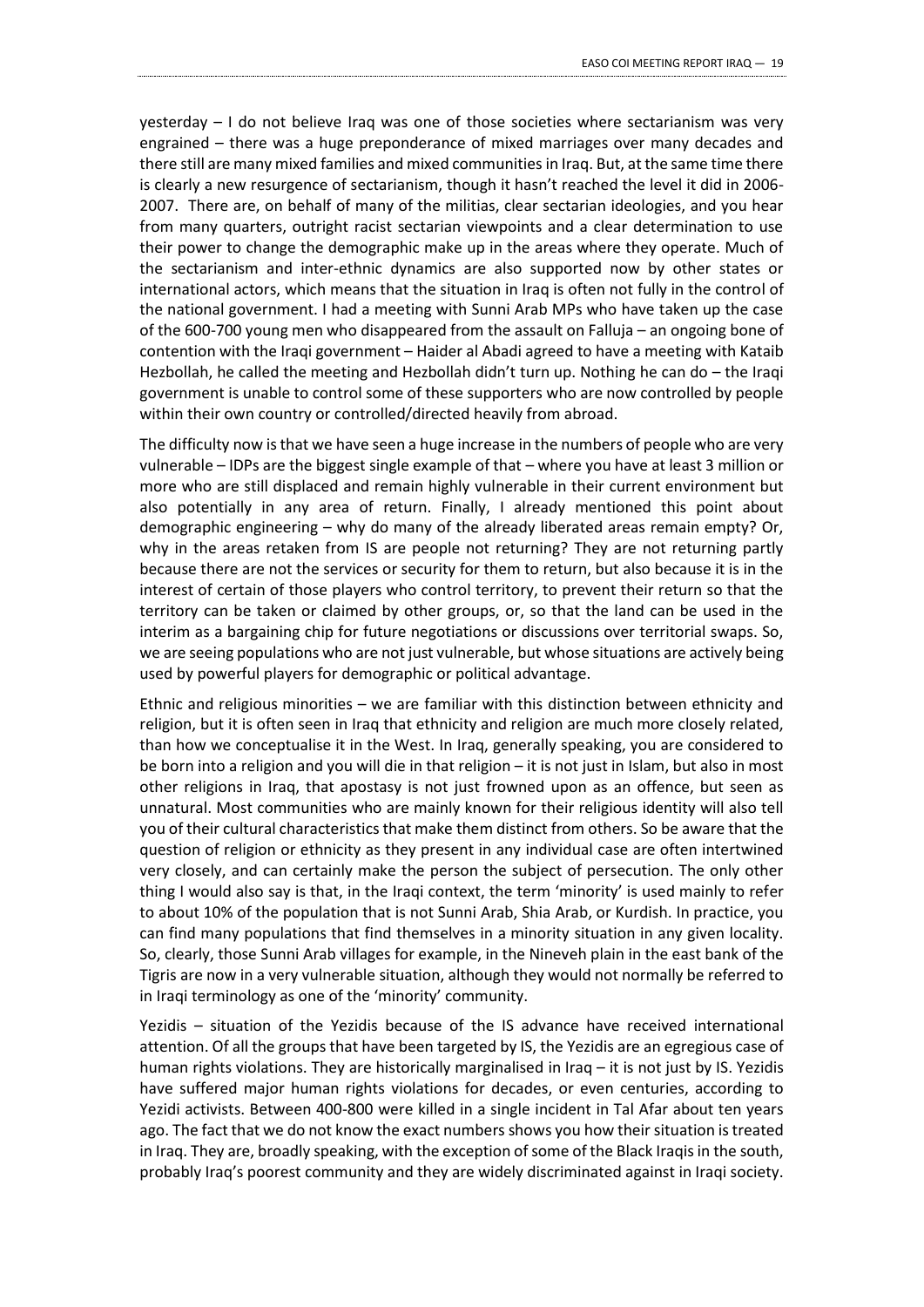Then they were subject to a campaign of extermination and enslavement by IS. They remain highly vulnerable. There are probably anything between 2,000-3000 Yezidi who are still missing in IS controlled territory including the young girls and women who were abducted/enslaved. The Sinjar Yezidi were not all, but were mostly displaced, and are living in camps or settlements in the KRI. There are still large number from the Nineveh plain displaced living in Sheikhan or in the KRI in informal settlements. They remain in precarious position because they cannot find work and are cut off from their traditional lands and livelihoods. There has been a large population movement to Europe, but it is less pronounced than other communities because they have fewer international ties and they do not have the money to flee. That is a large population that remains highly vulnerable. That will not end with IS.

The Christians – most of Iraq's Christians had already fled before the 2014 IS advance. It is hard to estimate how many remain – best estimates are in the region of 300,000 or so. The majority now live in the KRG, particularly in a Christian district of Erbil called Ankawa. Many of the Christians in Iraq believe that the Christians of Iraq do not have a hope of surviving beyond that enclave. There are remaining Christian populations in Baghdad, in Basra, and there are many Christians who hope to return to the Nineveh plain. Certainly, Christians from the Nineveh plain are divided between those who believe their future is in the KRI, and those who feel deeply, deeply betrayed by the retreat of the Peshmerga in 2014.

There are other minorities in Iraq whose fortunes are very much dictated by their sectarian identity – such as the Turkmen, Shabak and Ka'kai in Iraq – when IS advanced in 2014, the minorities within Shia and Sunni were treated differently from one another. So, many Sunni Turkmen and some Sunni Shabak have remained in Nineveh, some of them remained in IS territory – whereas the Shia Turkmen and Shia Shabak were expelled en masse and fled en masse – on the whole they fled to the south. Some of them were flown directly by a government effort to the south and became IDPs in Kerbala and Najaf. I was in Kerbala in 2016 and the IDP situation was probably better there than in any other places in Iraq – you had population of Shia, mainly Turkmen and Shabak mainly living in the 'visitors city' in Kerbala where people who are visiting the Shrines are put up. But, they have now been there for nearly three years and many of them cannot find employment, living in informal situations, abandoned buildings, precarious rental accommodation and they are under pressure to move. Whether or not they are able to move back is questionable. There is an open debate, including amongst the Turkmen leadership about the differences between Sunni and Shia and whether the differences can be reconciled and whether the Turkmen, for example, will be able to return to the Nineveh plain. Right now, we are not seeing those returns and many communities are very scared to return because they feel not just threatened by IS, but they feel that their neighbours or others from across the sectarian divide were complicit in their expulsion and persecution.

A couple of other groups mentioned – Sabean-Mandaens used to number 20-30,000 people about 15 years ago, who are followers of John the Baptist. They are still spread around different parts of the country. The community themselves estimate that there may be just 1,000-2,000 left in Iraq. Partly because they were associated with the jewellery trade they were perceived as rich and were therefore targeted for extortion by extremist groups and criminal gangs and that remains a real risk for that community.

The Faili/Shia Kurds have an ongoing statelessness issues. Many were stripped of citizenship by Saddam on the grounds that they were agents of Iran, and many were expelled to Iran. Many though also returned after 2003. Their position was in theory regularised after the new Iraqi constitution and nationality law of 2006 which many it possible for them to re-register as Iraqi citizens. Unfortunately, we have seen many of the same issues that recent IDPs have faced, with Faili Kurds over the years – if some of their documentation was missing, or if they had moved from their original residence in Iraq, they had many problems getting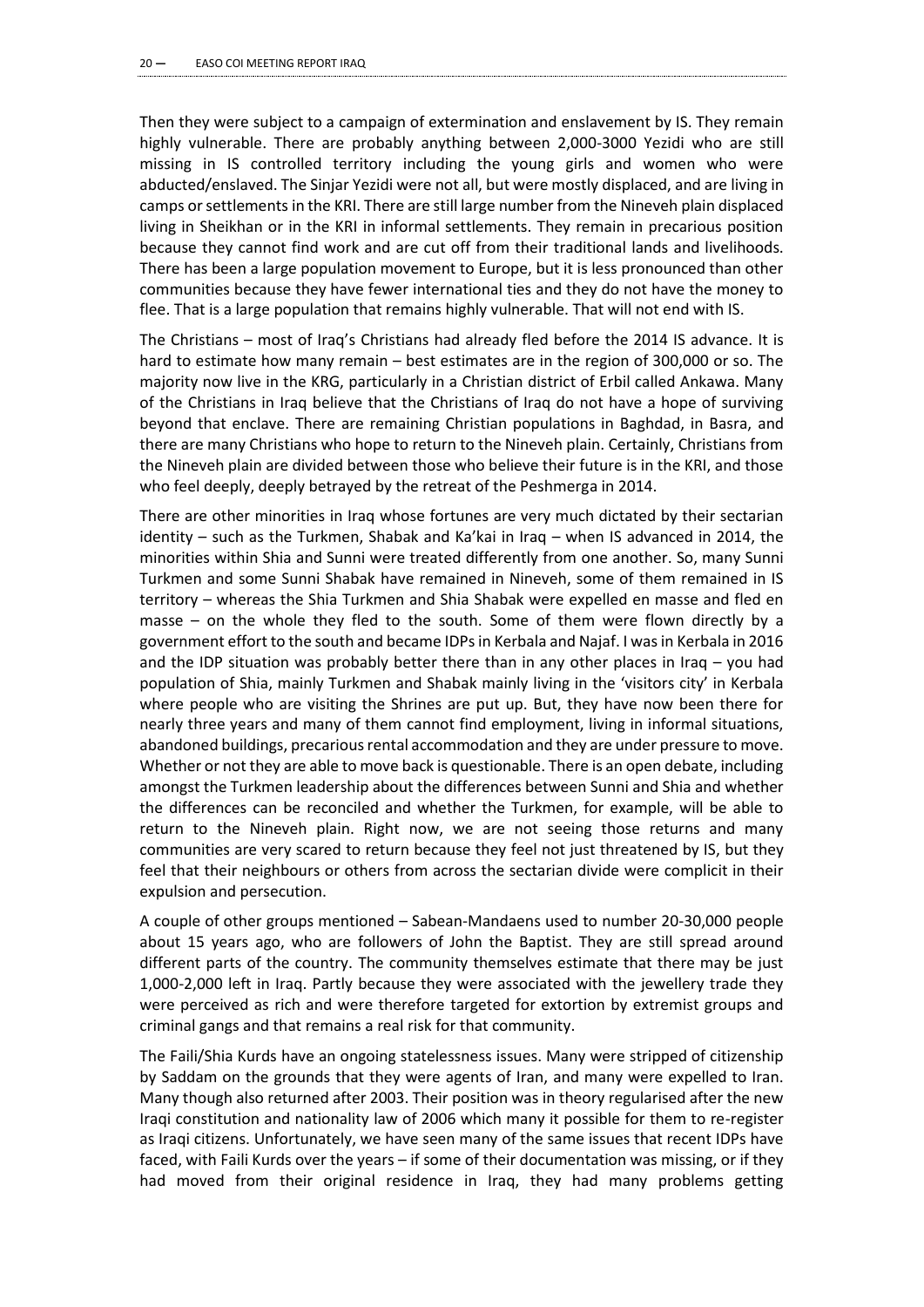regularisation. I would estimate that half or that over half of the 300,000 did get their documentation – UNHCR did used to have a project on this that our organisation worked with them together on but that was suspended in 2014 with the crisis, but there e is an ongoing task to regularise their position. Partly for ethnic reasons there is still quite a large population of them in Baghdad and also partly because of sectarian reasons they remain a vulnerable population.

The patterns of ethnic and religious persecution are not just specific to individual communities but can operate on almost any community depending on where it finds itself located – for instance, those Sunni arab communities in the south, those who returned to Baghdad after the 2006-2007 civil war, remain vulnerable because of their relative situation. Similarly, in the north, any Arab, Sunni or Shia, who finds themselves in KRI will find themselves relatively vulnerable. If you enter the KRI from the outside, you will see what happens at the checkpoints. It is a combination of location, the dynamics of minority/majority, which can be very localised.

Generally, even in the KRI, women are generally expected to be deferential to men. They are expected always to travel with a man who will be their guardian. Respectable women are not expected to travel alone or do activities by themselves. Under the legislative environment, there are provisions under the penal code, code 11, which dates to 1969, which engrains the position of women in Iraqi society as being the property of their men. Article 41 gives husbands a legal right to punish their wives, leading to the phenomena of domestic violence across Iraq, which is extreme, and across the country. In terms of the bodies of women arriving in morgues and medico-legal institutes, we think that approximately 1,000 women are killed or more every year in Iraq due to domestic violence. The honour crimes situation is often spoken of in the KRI, but this is an Iraq wide issue although there are different aspects and practices with how domestic violence is treated – it is definitely an Iraq wide issue that is difficult to raise on any systematic level. We have worked on trying to press for a new law on domestic violence in the Iraqi parliament – it has now been reformulated as an Iraqi family law, but it has been reformulated and weakened. You have the women's committee in parliament but many members are actively weakening the law – many particularly Shia, will argue passionately for the rights of men to punish their wives, explicitly through physical chastisement. In KRI, there is a new law dating from 2-011 (law 8) which is a comprehensive law to try and address domestic violence, there also a new directorate for combatting violence against women in the KRG which is understaffed, but trying to get comprehensive statistics on women's rights and honour violence. These are still prevalent practices. In KRI in particular, you have the particular situation where 300-400 women every year are burnt alive. They are often recorded as suicides but are often linked to domestic violence or honour killings. We believe this situation is probably worsening in many areas of Iraq partly due to the slow taking over of much of the regulatory environment by the more traditional types of customary law and the weakening of the national personal status law. There are numerous examples of *Faslia* in southern Iraq – the practice of bartering women to settle tribal disputes. This is becoming more prevalent again. This is a symptom of an increasingly difficult situation regarding women's rights in Iraq. How might this be presented in a potential claim for asylum or vulnerability to persecution for women because of their gender? The key thing to understand is that the position of any Iraqi woman outside of a family situation is a dangerous one. There are no shelters effectively in the whole of Iraq with the exception of three shelters in Kurdistan and there are certainly no official shelters for women fleeing abusive husbands. Where there have been shelters in Baghdad, they have been actively attacked. In the north, there are three official shelters in the KRI, but the woman needs the order of a judge to stay in one of them. These are already very vulnerable women; it means there is really no place for them to go. You sometimes see women takin shelter in prisons because that is the only place that they can go. The problem is that even after they go to court, nearly always, the woman has to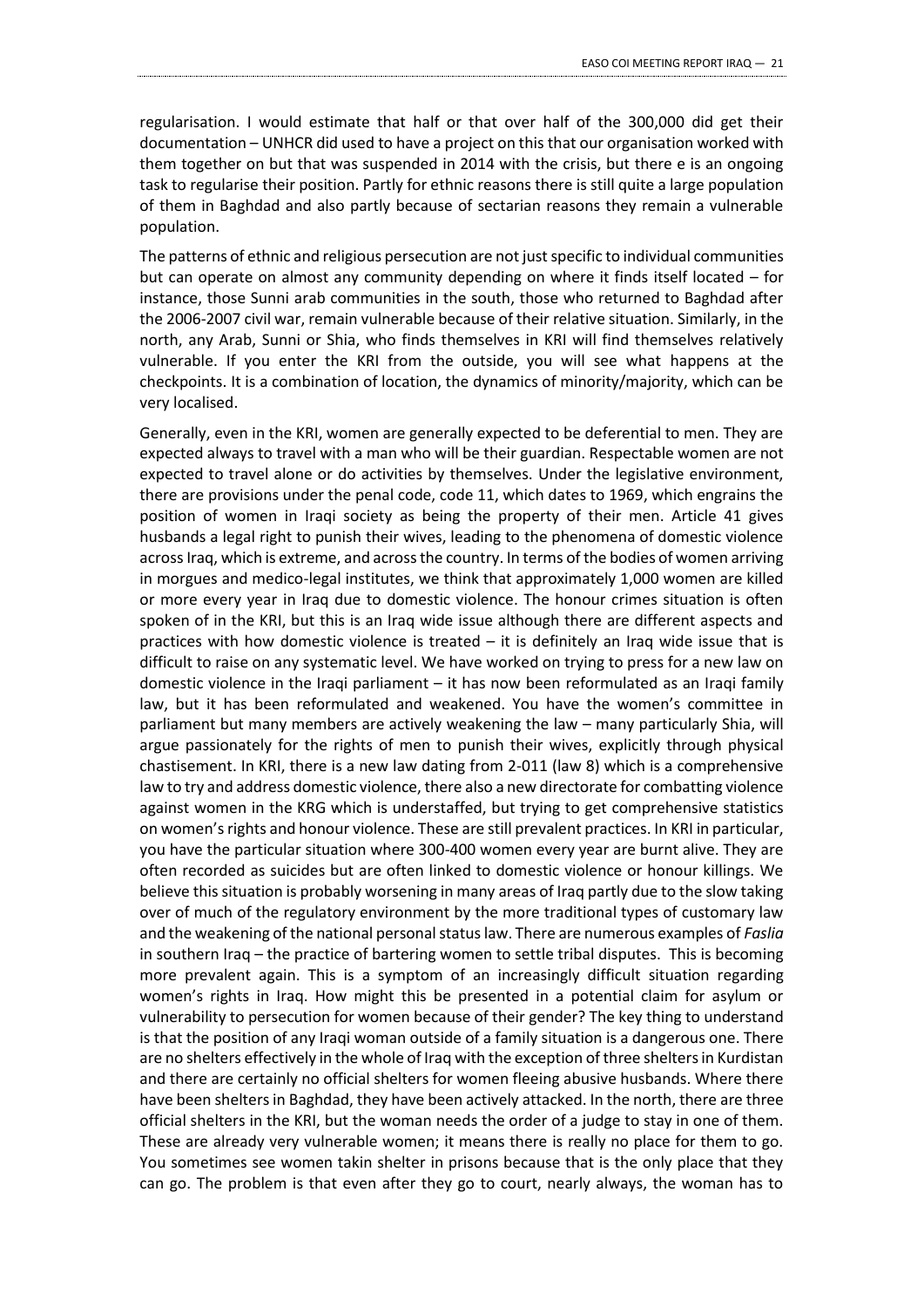return to the family situation – usually after an agreement with the husband/relatives/wider family. So the ability of a women to escape such a situation is very problematic. In addition to that, women do also suffer from other types of conflict related violence – approximately 14,000 women killed in relation to conflict-linked violence, separate from family related violence. Many of these are women killed din indiscriminate violence, but also there have been scores of women who targeted for assassination because of their political activities but also because of commission of moral crimes. Asaib Ahl al haq in Baghdad – mass killings found in alleged brothels – they have gone into a house they say is a brothel and killed everyone inside. There have been dozens of cases of women turning up in Basra with notes saying they were found wearing the wrong clothes or in comprising positions and have been killed by militias. There is a general vulnerability in Iraqi society, but once she has to leave or flee the home situation, that vulnerability can become extreme. One of the most worrying things is that if a women faces abuse in the home, which can be extreme, then she has the situation that if she then leaves, there is nowhere safe for her to turn.

Female genital mutilation (FGM) – there is new legislation against that as well in Kurdish areas. Very few people know the real situation of this – even among Iraqi and Kurdish officials. There have been some studies over recent years – it is not just a Kurdish phenomenon. It is also practiced among Arabs and Turkmen communities. It is more prevalent in rural areas and the rates of those who have experienced FGM are higher among older women, so there is hope that it is actually decreasing.

Security, services, and education are key services given by IDPs who are interviewed about the possibility of returning to their area of origin. There is a general concern about schooling – in some IDP camps there is no education or children may only go to school part-time. This is a major concern, which determines the likelihood that people will feel they cannot return to the liberated areas.

Early marriage is another concern that is rising in Iraq. Different Iraqi officials estimate that the number of girls that are married at age 15 or below is around 10% in areas outside Kurdistan. This is a significant rate of child marriage in Iraq. Certainly, at the age of 18 or so, about 50% or so are likely married. There is a growing trend of marrying younger women as a measure of family security.

IS families – this phenomenon relates to connections with IS and grounds for exclusion. They are known now in Iraq as the IS families - there are situations where babies/infants who have been born in IS territory and are unregistered and problems with documentation (defacto statelessness), but there is also a separate problem of families of foreign fighters who are either killed or deserting Iraq. There are in many cases fighters had families created or women who had children through rape – and the question of those highly vulnerable women and children remains. It is a highly taboo subject in Iraq in official circles and it is difficult to raise the situation. These highly vulnerable populations – either open IS families, or women and children who have lived or were born in IS control who are now, because of stigmatisation and documentation issues, and because of the ongoing conflict, are in a very vulnerable position.

My last point is on the question of the national justice system and the number of Iraqis now who are accused of war crimes. The national justice system in Iraq – what we think of as being international crimes under international law, genocide, crimes against humanity, war crimes – these are not criminalised in the Iraqi system. Therefore, when alleged war criminal present, they are charged either under the Iraqi penal code (Number 111) with murder or other acts, or they are charged under Law 13, which covers terrorism. In fact, what we are seeing is the widespread use of Law 13 to cover a whole series of situations because it is much easier to prosecute people under that as a catch-all. In the context of an Iraqi justice system which fails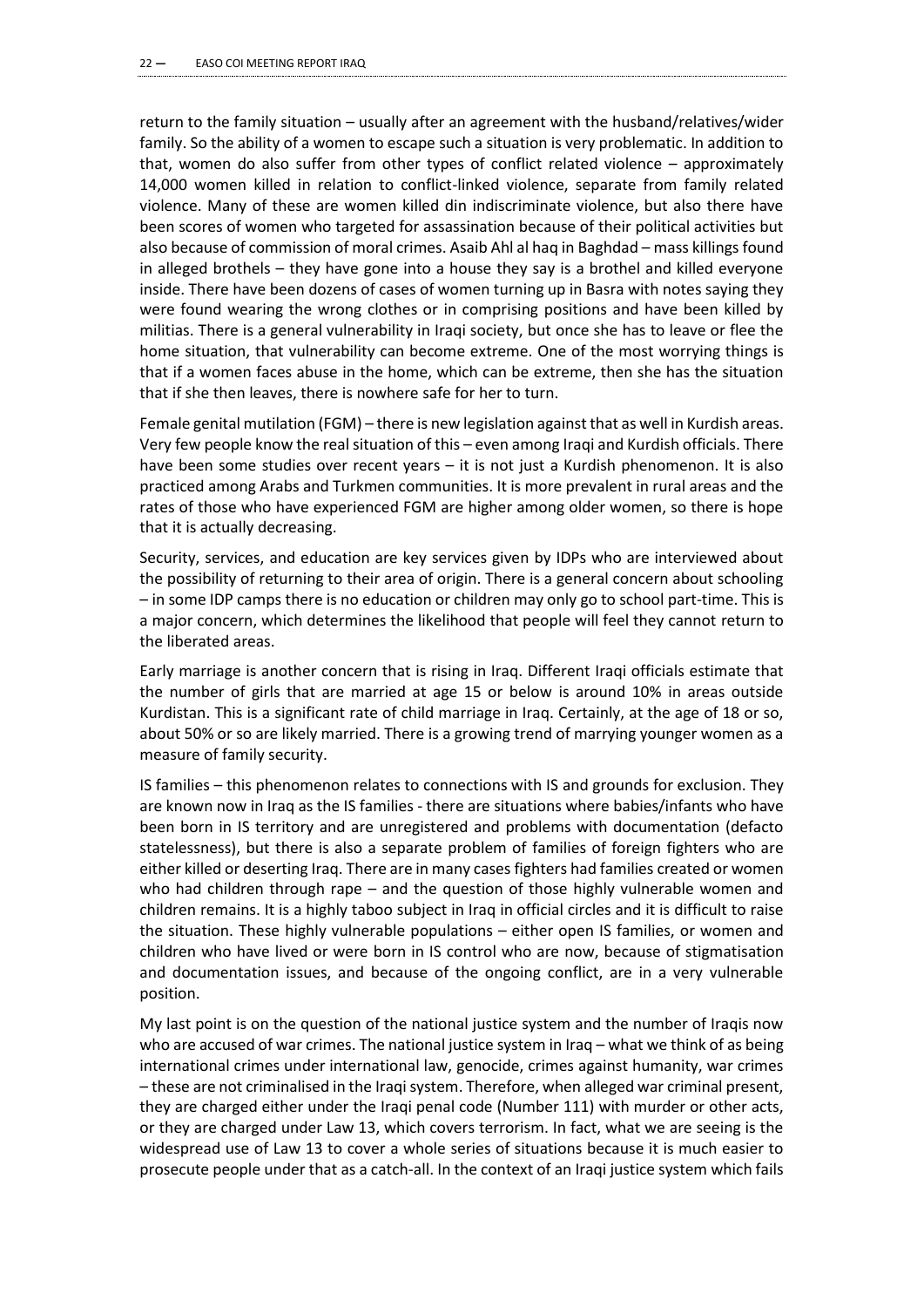international standards for fair trial – basically the criminal justice system is based on confessions and most prosecutions are a result of a confession and the confession does not often come immediately upon arrest. Therefore, any convictions in such a system need to be seen in this context. You will have people fleeing the country who may be accused of association with one group or another  $-$  a major feature of what is happening in Iraq is punishment that is thought of and applied on a collective basis. This way of thinking is prevalent – that retribution and customary justice must apply to settle scores between groups. This is one of the problems we face as human rights researchers all the time. There is a danger that this might come up in some way in the exclusion criteria because of allegations that a person was alleged to have been involved in IS activity and therefore, for instance, the members of their family might have difficulty getting protection. It is important to maintain a distinction between combatants and non-combatants – the importance is whether the person who has actually fought and committed crimes for IS, versus those who are not directly combatants, women, children, etc.

## <span id="page-22-0"></span>**Question and Answers with Experts**

### <span id="page-22-1"></span>**Alcohol sellers – are alcohol sales still going on?**

(Lattimer) It is still heavily frowned on in most areas of Iraq, including in KRI, although quite a lot of Iraqis do drink alcohol, the public practice of selling and buying it is widely seen as immoral. There are some communities associated with the practiced – Christians and Ka'kai – which has been given as a reason for their persecution. So you see, the charge of being an alcohol seller, attaches a stigma to someone, by reason even of ethnic or religious identity – there is also a pattern of those who do sell alcohol being targeted by Shia militias in Basra and Baghdad – Asaib Ahl al-Haq has carried out assassinations, death threats, forcing people out of the community, or sometimes just using it as a allegation to get someone to leave or get them to leave their property.

## <span id="page-22-2"></span>**Can you talk about the attitudes of Christian militias?**

(Lattimer) We often hear people talking about how they wish it was back in the days when we all lived together; you do also hear negative things expressed by different groups , and from Christians as well. For instance, some Christian militia commanders in Hamdaniya they said they didn't see how Sunni Arabs could ever be let back into the Hamdaniya area, and they turned them away at checkpoints – so they were not allowed to enter Hamdaniya. That view, that communities cannot be living together any longer is one held – so you do hear these views – I would say that they are not representative of the broader views, but you do hear them from each community – I mean, that there are some people from each community who will have views like that.

#### <span id="page-22-3"></span>**How prevalent are jin-jin marriages?**

(Lattimer) I don't know very much about the situation, but I have heard that it happens. There is a lot of interfamily marriage anyway amongst wider members of the family - this is fairly common – such as two brothers and two sisters marrying. Would it lead to increasing domestic violence? Quite possibly. Any situation where you have young people placed in a situation where they have no choice in their marital partner will cause that to rise. As to the connection directly to jin jin, I don't know.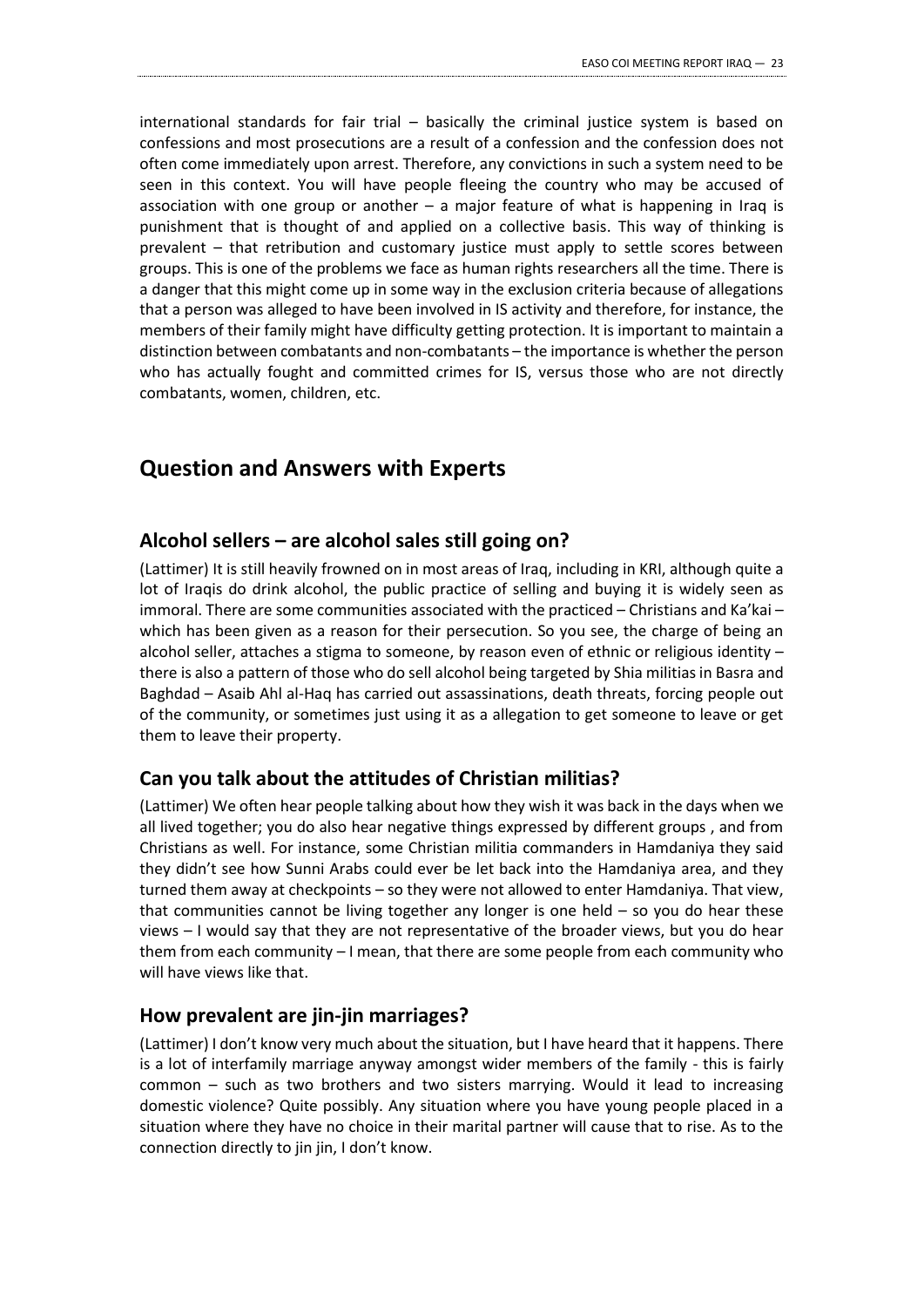## <span id="page-23-0"></span>**Are men also subject to honour violence in the Kurdish region, for example?**

(Lattimer) Men may also become victims of honour killings, but women are more affected by this practice (for example, in the case of adultery or a problematic mixed marriage). Maybe you have a Muslim and a Christian or a Sunni and a Shia who are in a relationship and want to marry but the families do not approve. It is also the men who can be targeted as well as the women. It is less likely but it can happen. One thing to understand about honour crimes generally in the Iraqi context is the way in which the legal system deals with them. Under the Iraqi penal code if you can argue that the crime you committed was done for honourable motives – that is taken into account in sentencing, so that is a mitigating factor in terms of punishments. For example, if you kill someone/murder someone when the death penalty is available and if often awarded, though infrequently carried out - if you prove that you killed the woman for 'honourable' purposes then the sentence becomes one year. In the case of serious assault, it's down to six months. The potential implications of being able to argue that it was done for honourable reasons has profound consequences, and you do have these kinds of situations when men kill their wives because they want to remarry, or they want an inheritance, but then they will allege that there was adultery and use that as a cover to effectively avoid punishment for the crime. And that mitigation is not available if the family then retaliates against the family that did the honour killing. So, for example, if the husband kills the wife but the wife's family/brother then kills the husband in retaliation – the mitigation is not open to him – he cannot plead in mitigation that his killing of the killer was honourable.

#### **Can a clan / tribe expel a member or even condemn him to death? An example was given of a person who provided a written document saying they had been expelled from the tribe – have there been reports of this?**

There was no clear answer to this question as the experts were not aware of the inner workings of tribal legal affairs. On the other hand, they agreed that it is possible for a clan or a tribe to punish a member (especially a woman) for committing a misguided act, such as a mixed marriage. It was unclear whether they would be likely to issue a document expelling a person.

## <span id="page-23-1"></span>**Is compulsory military service in sight?**

(Lattimer) Not to my knowledge. There was a discussion about the introduction of compulsory military service in 2013, but the reputation of the Iraqi army deteriorated in 2014 with the fall of Mosul and the problem of ghost soldiers. There is a big problem of 'ghost soldiers' who exist on paper and receive a salary as a result of corruption.

## <span id="page-23-2"></span>**Can mixed couples become targets of persecution?**

(Lattimer) Yes, but they are not persecuted indiscriminately; there has been a long history of mixed marriages in Iraq.

## <span id="page-23-3"></span>**What is the security situation along the Iranian border?**

(Stanfield) - There is a security zone between Suleyman Bek and Amerli (governorate of Diyala), in a sector run by the Badr militia, and another area on the border of Suleymanyč province governed by the PUK. In the province of Halabja, a strong presence of Iranian advisers is reported by local interlocutors but not confirmed. Around Halabja, there is a resurgence of the Sunni jihadist group Ansar al-Islam, with caches of weapons. The PUK officers of the checkpoints ensure Iran is not made aware of any Western visitors in the area.

#### **Are there reports of attacks on resettled people to this area?**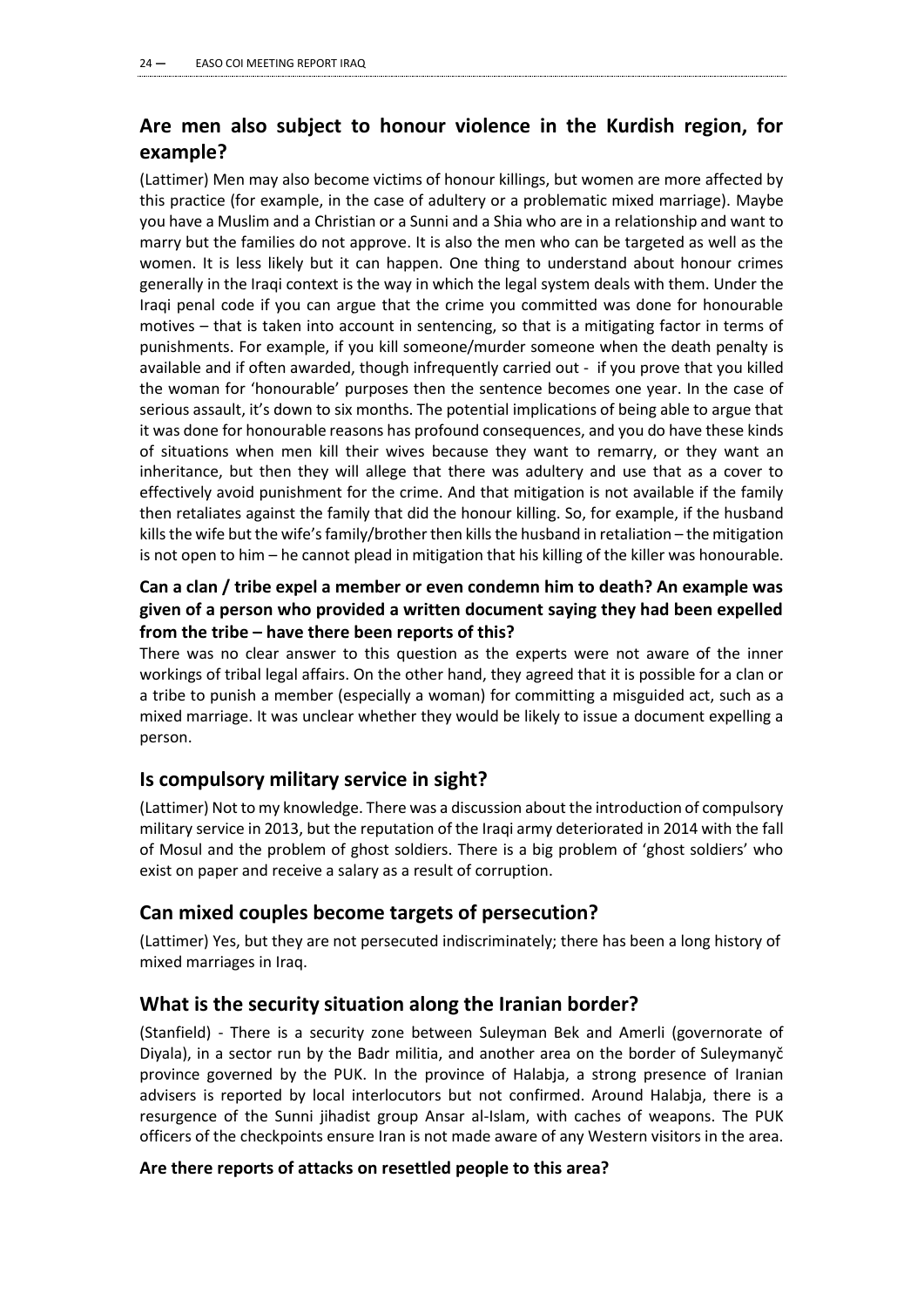(Lattimer) This is especially so in the regions of Suleyman Bek and Amerli, which are held by the Badr militia.

#### <span id="page-24-0"></span>**What is the situation of atheists in Iraq?**

(Lattimer) Young people in Iraq are coming under many different influences and there are many older Iraqis who are not religious. I think as the country becomes more and more sectarian it is easy to assume everyone is becoming more religious, but this is not necessarily the case. There is a strong strain of communism in Iraq associated with a secularist outlook and that is still quite strong among Iraqi civil society. You have varying degrees of religious adherence, but that doesn't mean it is easy to identify as an atheists and it is rare that you would do that publicly. Sometimes people will say they are Muslim but privately are atheist.

#### <span id="page-24-1"></span>**Can you talk about the prospects for reconciliation and reparations?**

(Lattimer) Iraq reparation programs and the question of the possibility of reconciliation. It is not widely known but Iraq does have a program for reparations because of a law first passed in 2009 and revised in 2015. This is for the compensation of those affected by military operations, mistakes, and terrorist actions. It is quite an established program of a fair size – for instance, in 2016 they assessed 17,000 cases and awarded about 70 million USD in compensation. There are pension rights that are linked if a family member is killed. The difficulty of course is that there are delays, as with many things in Iraq, but also that the program is available to some Iraqis but not others. There is a regional system – there are committees at the governorate level who assess claims and make awards. It is overseen by … in Baghdad. It is a sort of quasi-judicial process that is relatively streamlined – they have had some success in handling quite a lot of claims. The difficulty is that they haven't really started to confront the really huge deluge of claims that come from the ISIS experience – so there could potentially be tens of thousands, if not hundreds of thousands of claims made over the next few years and they are not geared up to meet that challenge but there is a system and I think that with more help for the Iraqi government to professionalise it would be a good idea. But many people are not aware about it. Reparations are an element in the whole question of reconciliation but the word, the concept, and the initiative of reconciliation are used by many people, politicians, because they feel it will gain favour with the international community. There is a certain cynicism about reconciliation among Iraqis. I do not believe that is because they do not believe in it or that they do not want it. I think they are just a little more realistic about what it might mean in individual circumstances. The reparations program has been in operation about four years, but now we are in a wholly different scenario with the threat that the volume of claims will simply deluge the system. And you know that in Iraq there's an older program to try to handle claims form the Saddam era – the Iraq Property Claims Commission – which dealt with a large volume of claims but then became a rather … which then took years to resolve. There have been generations of attempts to try to deal with various reparations of one form or another from different phases of the conflict.

(Hiltermann) I think Mark's answer is spot on in terms of how the government sees it, but what we should keep in mind is that – like in Rwanda, victims and perpetrators may be living together – when I was talking to Yezidi victims of what happened in 2014 – they said that the prospect of living together with their neighbours again would be absolutely unimaginable. This is contrast for instance with the situation in Rwanda, where you had Hutu and Tutsi residing once again side by side in the aftermath of the genocide. I'm sure for the victims at the time it would have been unimaginable – but something changed – and what happened is that there was a measure of reconciliation that happened that involved justice, a transitional justice mechanism specific to Rwanda. So, you can imagine something that might resemble that in Iraq – the big difference between the two is that in Rwanda the government was strong